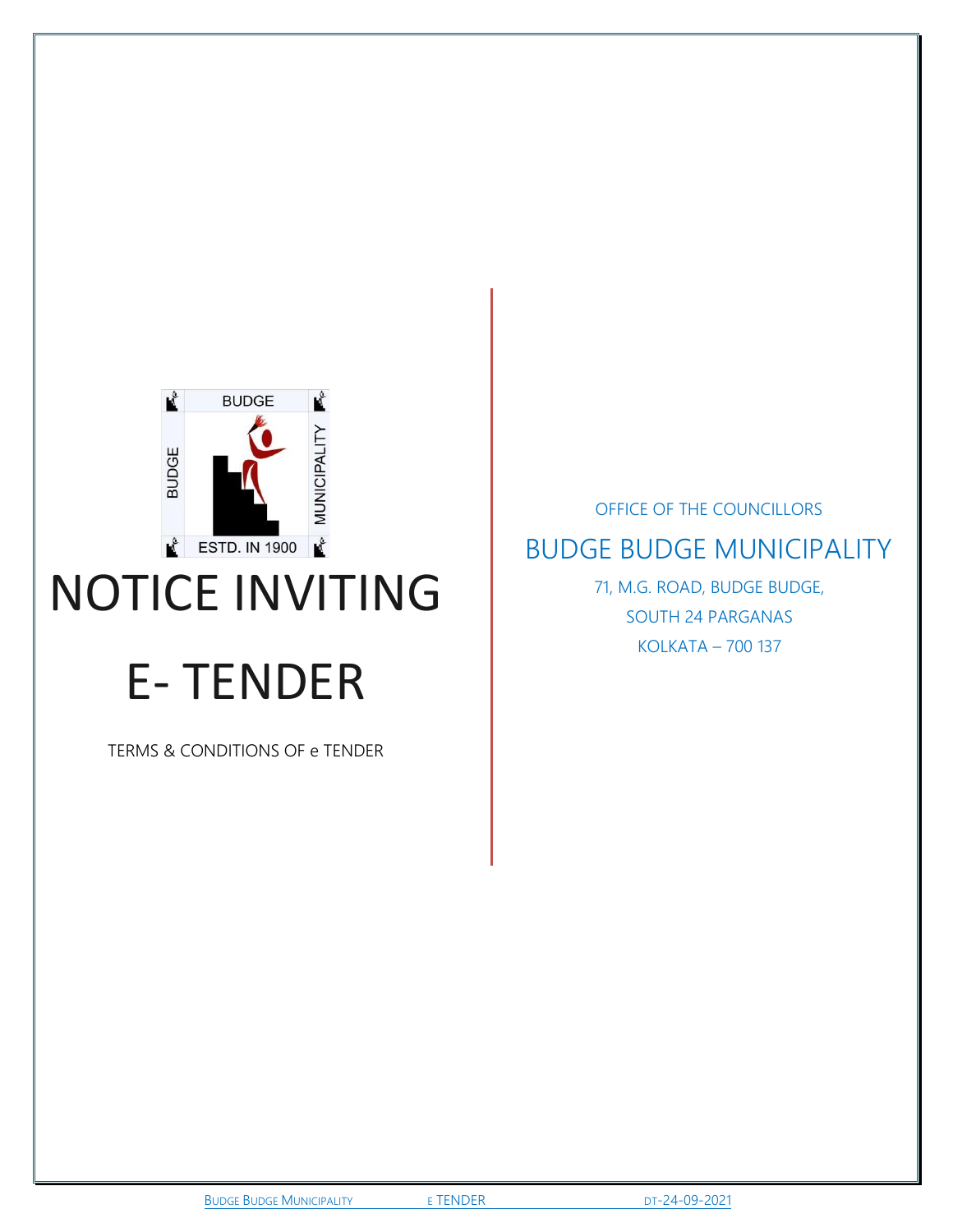

Ref No: - BBM/PWD/e-Tender/4/2021-22, 3rd Call Dated: - 24-09-2021

The Executive Officer, Budge Budge Municipality, on behalf of Board of the Administrators of Budge Budge Municipality, 71, M. G. Road, Kolkata – 700 137, invites e-Tender (Electronic Tender) from the eligible, resourceful, experienced & bona-fide contractors as per the enclosed underneath scheme of works.

| <b>SL</b><br><b>NO</b> | Name of Work                                                                                                                                                                             | <b>Estimated</b><br>Amount in                            | Earnest<br>Money (2%) in   | Period of<br>Completion | <b>FUND</b>                             | Cost of<br><b>Tender</b><br>Paper |
|------------------------|------------------------------------------------------------------------------------------------------------------------------------------------------------------------------------------|----------------------------------------------------------|----------------------------|-------------------------|-----------------------------------------|-----------------------------------|
| 1.                     | <b>Construction of Dwelling Units (06</b><br>nos.) under Destitute Minority<br><b>Women's Rehabilitation (DMWRP)</b><br>Program within different wards<br>under Budge-Budge Municipality | $1,17,600/-$<br>(each unit)<br>X<br>06 nos.<br>705,600/- | 14,112/                    | 60 Days                 | <b>DMWRP</b><br>Program/<br><b>Fund</b> | 0.00                              |
|                        | Date of Closing of Submission of BID (Online)                                                                                                                                            |                                                          | 04-10-2021 up-to 06.00 pm. |                         |                                         |                                   |

All other details are available in the office of the undersigned in any working day or visit the office website [www.wbtenders.gov.in](http://www.wbtenders.gov.in/)

## Executive Officer Budge Budge Municipality

#### Memo No. - Date – Date – Date – Date – Date – Date – Date – Date – Date – Date – Date – Date – Date – Date – D

#### Copy forwarded for information and broad publication in his/her notice board to-

- 1. The District Magistrate, S 24 Pgs, Alipur,Kolkata-700027
- 2. The Chairperson, Board of Administrator, Budge Budge Municipality, Budge Budge, S 24 Pgs
- 3. The Chief Engineer, South 24 Pgs. Divin, M.E.Dte, Bikash Bhawan, South Block(1<sup>st</sup> Floor) Salt Lake, Kolkata- 700 091, email id[ce\\_medte@yahoo.com](mailto:ce_medte@yahoo.com)
- 4. The Superintending Engineer, East Circle, M.E.Dte.AB-30/1, Prafullakanan (West), Krishnapur, Baguihati, Kolkata-700 101, email id[se.ecmed@gmail.com](mailto:se.ecmed@gmail.com)
- 5. The Executive Engineer, South 24 Pgs. Divin, M.E.Dte, Bikash Bhawan, South Block(1st Floor) Salt Lake, Kolkata- 700 091, email id-[24prgsdiv2.medte@gmail.com](mailto:24prgsdiv2.medte@gmail.com)
- 6. The Sub-Divisional Officer, Alipur Sadar, S 24 Pgs, Kolkata-700027
- 7. The BDO, Budge Budge-I, Budge Budge, S 24 Pgs, Pujali.
- 8. The All Member of the Board of Administrators, Budge Budge Municipality
- 9. The Finance Officer, Budge Budge Municipality, Budge Budge, S 24 Pgs.
- 10. Sri M. Adhikary, SAE, Budge Budge Municipality, Budge Budge, S 24 Pgs.
- 11. The ITC with a request to upload in the official website as well as email to the all officials mention above.
- 12. Sri Aditya Narayan Das, Clerk, P.W. Dept., Budge Budge Municipality to file the O/C.
- 13. Office Notice Board, Budge Budge Municipality for wide circulation.

Executive Officer Budge Budge Municipality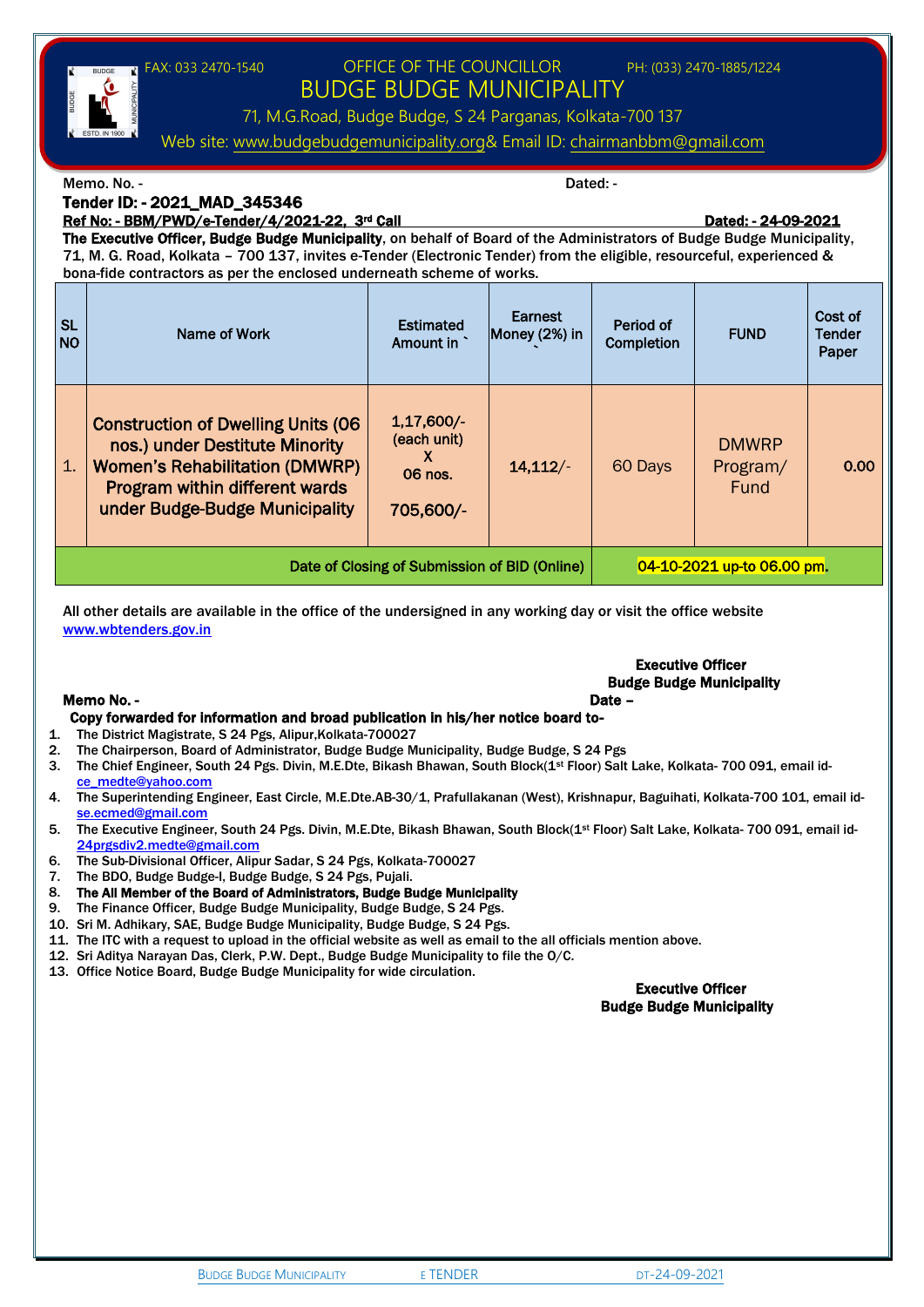## DETAILED NOTICE INVITING e-TENDER

#### Ref No: - BBM/PWD/e-Tender/04/2021-22, 3<sup>rd</sup> Call Dated: - 24-09-2021

1. The Chairperson, Budge Budge Municipality, on behalf of Board of the Administrators of Budge Budge Municipality, 71, M. G. Road, Kolkata – 700 137, invites e-Tender (Electronic Tender) from the eligible, resourceful, experienced & bona-fide contractors as per the enclosed underneath scheme of works.

| <b>SL</b><br><b>NO</b>                        | Name of Work                                                                                                                                                                              | <b>Estimated</b><br>Amount in                            | Earnest<br>Money (2%) in | Period of<br>Completion | <b>FUND</b>                             | Cost of<br><b>Tender</b><br>Paper |
|-----------------------------------------------|-------------------------------------------------------------------------------------------------------------------------------------------------------------------------------------------|----------------------------------------------------------|--------------------------|-------------------------|-----------------------------------------|-----------------------------------|
| 1.                                            | <b>Construction of Dwelling Units (06)</b><br>nos.) under Destitute Minority<br><b>Women's Rehabilitation (DMWRP)</b><br>Program within different wards<br>under Budge-Budge Municipality | $1,17,600/-$<br>(each unit)<br>X<br>06 nos.<br>705,600/- | $14,112/-$               | 60 Days                 | <b>DMWRP</b><br>Program/<br><b>Fund</b> | 0.00                              |
| Date of Closing of Submission of BID (Online) |                                                                                                                                                                                           |                                                          |                          |                         | 04-10-2021 up-to 06.00 pm.              |                                   |

2. In the event of e-filling, intending bidder may download the tender documents from the website[:http://wbtenders.gov.in](http://wbtenders.gov.in/) directly with the help of Digital Signature Certificate & necessary payment of Earnest Money should be remitted online either by 'Net Banking' (having their account any listed bank with such facility) through IClCI Bank Payment Gateway, or through RTGS/NEFT, using online pre-filled challans generated in the system of State Government e-Procurement portal [www.wbtenders.gov.in](http://www.wbtenders.gov.in/)

- 3. Both Technical bid and Financial Bid are to be submitted in technical (Statutory & Non- Statutory) and financial folder concurrently duly digitally signed in the website http://wbtenders.gov.in. The Technical Bid and Financial Bid are to be submitted online within the time limit mentioned in the NIT. The documents submitted by the bidders should be properly indexed & digitally signed.
- 4. The intending tenderers are required to quote the rate online only. No offline tender will be entertained.
- 5. Contract documents, specification, terms & condition, schedule of various items of work along with condition of contract as laid down in W.B. F. No. 2911(i) 2911(ii) are to be strictly adhered to by the tenderers and for classification, if any, the same may be obtained from office of the Budge Budge Municipality, P.W. Dt, at 71, M.G. Road, Budge Budge, Kolkata-700137 during office hours of all working days up to 4:00 pm.
- 6. Non-submission of Earnest Money will lead to rejection of tender.
- 7. The security deposit will be deducted @ 10 % from progressive bill as per standing P.W.D. Rule.
- 8. FINANCIAL OFFER of the prospective tenderer will be considered only if the tenderer qualifies in the Technical Bid. Decision of the Tender Evaluation Committee will be final absolute and binding in this respect. The list of Qualified Bidders will be displayed in the website when shortlisted.
- 9. Where there is a discrepancy between the unit rate & total amount resulting from multiplying unit rate by the quantity, the unit rate quoted shall override.
- 10. Bids shall be remaining valid for a period not less than 120 (One hundred twenty) days after opening of Financial Bid. If the bidder withdraws the bid during the validity period of bid without sufficient reason, the earnest money as deposited will be forfeited forthwith and the bidder would be debarred for a period of one year, from participating any tender.
- 11. Intending Bidders should clearly understand that whatever may be the outcome of the present invitation of Bids, no cost of Bidding shall be reimbursable by the Department. Tender Evolution Committee, Budge Budge Municipality reserves the right to reject any or all of the Bid Documents and offer rate without assigning any reason whatsoever and is not liable for any cost that might have been incurred by the tenderer at any stage of Bidding.
- 12. Contractor shall have to comply with the provisions of (a) the contract labour (Regulation Abolition) Act. 1970 (b) Apprentice Act. 1961 and (c) minimum wages Act. 1948 and allied notification thereof or any other laws relating thereto and the rules made and order issued there under from time to time.
- 13. During the scrutiny, if it comes to the notice of the tender inviting authority that the credential(s) and/or any other paper(s) of any bidder found incorrect/ manufactured/ fabricated, that bidder will not be allowed to participate in the tender and that application will be out rightly cancelled without assigning any reason thereof. The Tender Evaluation Committee, Budge Budge Municipality, reserves to right to cancel the N.I.T. and no claim in this respect will be entertained.
- 14. In case of any objection regarding prequalifying of an Agency that should be lodged to the Chairperson within1 (one) day from the date of publication of the list of qualified agencies and beyond that time schedule no objection will be entertained.
- 15. The tender inviting authority may verify hardcopy of credential(s) and/or all other document(s) of the tenderers, if it is felt necessary as per opinion of TIA. (i.e. Tender Inviting Authority)
- 16. On verification, if it is found that the document(s) submitted by the tenderer is/are either manufactured or false, no work order will be issued in favour of said Tenderer.
- 17. Acceptance of the tender vests with the TIA.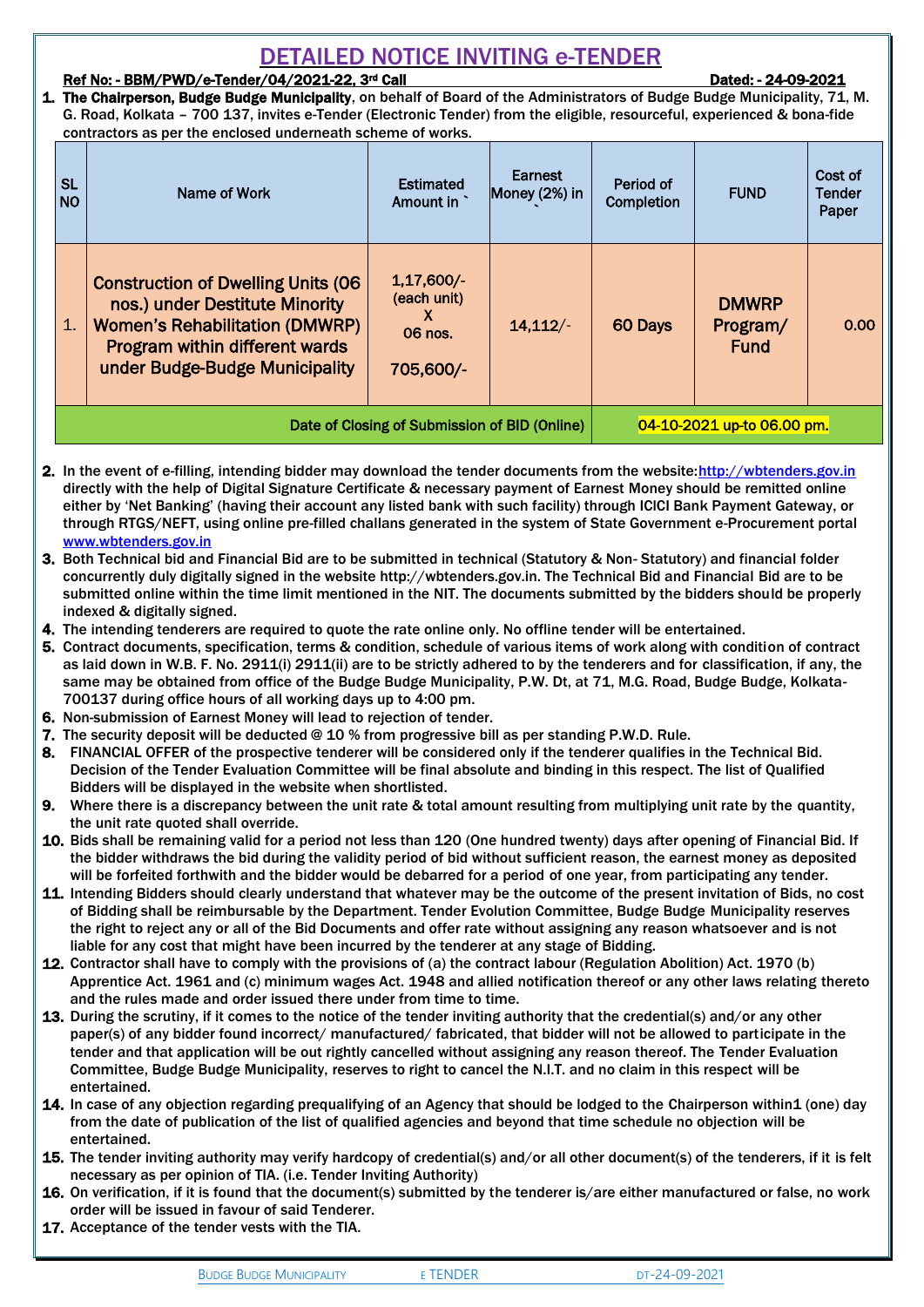|   |                                                                                                                       | 18. No Departmental materials like cement/steel would be supplied to contractor. Other materials should have got approved                                                                                                           |  |  |  |  |  |
|---|-----------------------------------------------------------------------------------------------------------------------|-------------------------------------------------------------------------------------------------------------------------------------------------------------------------------------------------------------------------------------|--|--|--|--|--|
|   | by the Engineer-in-charge before use for the work. Proof of purchase of the construction materials are to be produced |                                                                                                                                                                                                                                     |  |  |  |  |  |
|   |                                                                                                                       | without fail. Rejected materials, if any shall be cleared from the site within 48 (forty-eight) hours of rejection.                                                                                                                 |  |  |  |  |  |
|   |                                                                                                                       | 19. The current documents are required for different category of contractors: -                                                                                                                                                     |  |  |  |  |  |
| A | For all bidders                                                                                                       | i. Copy of Trade License from the respective Municipality, Panchayat etc.                                                                                                                                                           |  |  |  |  |  |
|   |                                                                                                                       | ii. Copy of PAN Card                                                                                                                                                                                                                |  |  |  |  |  |
|   |                                                                                                                       | iii. Copy of latest IT return & latest Acknowledgement receipt.<br>iv. Up-to date Profession Tax, Challan & Clearance Certificate                                                                                                   |  |  |  |  |  |
|   |                                                                                                                       | v. Valid 15 Digit GSTIN under GST Act, 2017.                                                                                                                                                                                        |  |  |  |  |  |
|   |                                                                                                                       | vi. Credential certificate issued by the Executive Engineer or equivalent or competent                                                                                                                                              |  |  |  |  |  |
|   |                                                                                                                       | authority of a State/Central Govt., State/Central Govt., Undertakings,                                                                                                                                                              |  |  |  |  |  |
|   |                                                                                                                       | Statutory/Autonomous bodies constituted under the Central/State statute, on the                                                                                                                                                     |  |  |  |  |  |
|   |                                                                                                                       | executed value of completed/running work will be taken as credential. (Payment                                                                                                                                                      |  |  |  |  |  |
|   |                                                                                                                       | Certificate will not be treated as credential). (04-A/PW/0/10C-02/14, dated 18-03-                                                                                                                                                  |  |  |  |  |  |
|   |                                                                                                                       | <u>2015).</u>                                                                                                                                                                                                                       |  |  |  |  |  |
|   |                                                                                                                       | vii. Power of attorney, if any.                                                                                                                                                                                                     |  |  |  |  |  |
|   |                                                                                                                       | viii. The Bidder must have valid Electrical Contractors License with Electrical Supervisor                                                                                                                                          |  |  |  |  |  |
|   |                                                                                                                       | holding Valid Supervisor Competency Certificate (SCC) or equivalent "National                                                                                                                                                       |  |  |  |  |  |
|   |                                                                                                                       | Supervisors" as per I.E. Rules. Supervisor should be available at site as and when                                                                                                                                                  |  |  |  |  |  |
|   |                                                                                                                       | required. (In case of Electrical work)                                                                                                                                                                                              |  |  |  |  |  |
|   |                                                                                                                       |                                                                                                                                                                                                                                     |  |  |  |  |  |
| B | For Registered Unemployed                                                                                             |                                                                                                                                                                                                                                     |  |  |  |  |  |
|   | <b>Engineers' Co-Operative</b>                                                                                        | Audit Report for the last three Financial Year                                                                                                                                                                                      |  |  |  |  |  |
|   | Societies and labour Co-                                                                                              |                                                                                                                                                                                                                                     |  |  |  |  |  |
| C | <b>Operative Societies: -</b><br><b>Credential need</b>                                                               | $\mathbf{1}$<br><b>For 3rd call of NIT:</b> i) Intending tenderers should produce credentials of any nature of                                                                                                                      |  |  |  |  |  |
|   |                                                                                                                       | completed work(As per relaxation taken by TIA) of the minimum value of 20% of the                                                                                                                                                   |  |  |  |  |  |
|   | to be furnished                                                                                                       | estimated amount put to tender during 5(five) years prior to the date of issue of the                                                                                                                                               |  |  |  |  |  |
|   | as follows:                                                                                                           | tender notice; or, ii] Intending tenderers should produce credentials of one single                                                                                                                                                 |  |  |  |  |  |
|   |                                                                                                                       | running work of similar nature which has been completed to the extent of 70% or                                                                                                                                                     |  |  |  |  |  |
|   |                                                                                                                       | more and value of which is not less than the desired value at (i) above; In case of                                                                                                                                                 |  |  |  |  |  |
|   |                                                                                                                       | running works, only those tenderers who will submit the certificate of satisfactory                                                                                                                                                 |  |  |  |  |  |
|   |                                                                                                                       | running work from the concerned Executive Engineer, or equivalent competent                                                                                                                                                         |  |  |  |  |  |
|   |                                                                                                                       | authority will be eligible for the tender. In the required certificate it should be clearly                                                                                                                                         |  |  |  |  |  |
|   |                                                                                                                       | stated that the work is in progress satisfactorily and also that no penal action has                                                                                                                                                |  |  |  |  |  |
|   |                                                                                                                       | been initiated against the executing agency, i.e., the tenderer.                                                                                                                                                                    |  |  |  |  |  |
|   |                                                                                                                       | 2. Other terms and conditions of the credentials: -                                                                                                                                                                                 |  |  |  |  |  |
|   |                                                                                                                       | i) Payment certificate will not be treated as credential;                                                                                                                                                                           |  |  |  |  |  |
|   |                                                                                                                       | ii) Credential certificate issued by the Executive Engineer or equivalent or competent                                                                                                                                              |  |  |  |  |  |
|   |                                                                                                                       | authority of a State/ Central Government, State / Central Government undertaking,                                                                                                                                                   |  |  |  |  |  |
|   |                                                                                                                       | Statutory/ Autonomous bodies constituted under the Central/ State statute, on the                                                                                                                                                   |  |  |  |  |  |
|   |                                                                                                                       | executed value of completed/ running work will be taken as credential. Vide                                                                                                                                                         |  |  |  |  |  |
|   |                                                                                                                       | Notification No. 04-A/PW/0/10C-02/14 dated: 18.03.2015.[Non-Statutory documents]                                                                                                                                                    |  |  |  |  |  |
|   |                                                                                                                       | 20. Registered Partnership Deed for Partnership Firm is to be submitted. The company shall furnish the Article of                                                                                                                   |  |  |  |  |  |
|   |                                                                                                                       | Association and Memorandum. Where an individual person holds a digital certificate in his own name duly issued to him                                                                                                               |  |  |  |  |  |
|   |                                                                                                                       | by the company or the firm of which he happens to be a director or partner, such individual person, either belonging to                                                                                                             |  |  |  |  |  |
|   |                                                                                                                       | an appropriate cadre officer of the company or an authorized partner of a firm, having a registered power of attorney                                                                                                               |  |  |  |  |  |
|   |                                                                                                                       | empowered by the Board or by the firm, shall invariably upload a copy of registered power of attorney showing clear                                                                                                                 |  |  |  |  |  |
|   |                                                                                                                       | authorization in his favour, to upload such tender. The power of attorney shall have to be registered in accordance with                                                                                                            |  |  |  |  |  |
|   |                                                                                                                       | the provisions of the Registration Act, 1908.[Non-statutory documents]                                                                                                                                                              |  |  |  |  |  |
|   |                                                                                                                       | 21. The intending tenderers are required to quote the name of the farm, the rate in figures and the sign to signify above                                                                                                           |  |  |  |  |  |
|   | (+) or below (-) at the specified place on the BOQ.                                                                   |                                                                                                                                                                                                                                     |  |  |  |  |  |
|   |                                                                                                                       | 22. Conditional and incomplete tender will be rejected straightway.                                                                                                                                                                 |  |  |  |  |  |
|   |                                                                                                                       | 23. Issuance of work order as well as payment will depend on availability of fund and no claim whatsoever will be                                                                                                                   |  |  |  |  |  |
|   |                                                                                                                       | entertained for delay of Issuance of work order as well as payment, if any. Intending tenderers should consider these                                                                                                               |  |  |  |  |  |
|   | factors while quoting their rates.                                                                                    |                                                                                                                                                                                                                                     |  |  |  |  |  |
|   |                                                                                                                       | 24. Income Tax will be deducted from each bill of the contractor as per applicable rate and rules in force. Necessary                                                                                                               |  |  |  |  |  |
|   |                                                                                                                       | deduction for GST will be made as per GST Act, 2017.                                                                                                                                                                                |  |  |  |  |  |
|   |                                                                                                                       | 25. A cess of 1% (one percent) will be deducted from contractor's bill on account of the 'Building and other construction                                                                                                           |  |  |  |  |  |
|   |                                                                                                                       | workers Welfare Cess Act.1996 (Act 28 of 1996) as per memo. no. 599A/4M-28/06 dt. 27.09.2006 of the Engineer -in-                                                                                                                   |  |  |  |  |  |
|   |                                                                                                                       | chief and Ex. Officio Secretary, PWD & PW (Roads) Deptt.                                                                                                                                                                            |  |  |  |  |  |
|   |                                                                                                                       | 26. Successful Tenderers will be required to obtain valid Registration Certificate & Labour License from respective                                                                                                                 |  |  |  |  |  |
|   |                                                                                                                       | Regional Labour Offices where construction work by them are proposed to be carried out as per Clauses u/s 7 of                                                                                                                      |  |  |  |  |  |
|   |                                                                                                                       | West Bengal Building & other Construction Works' Act, 1996 and u/s 12 of Contract Labour Act.                                                                                                                                       |  |  |  |  |  |
|   |                                                                                                                       | 27. Power of Attorney holders are not allowed to sign Tender Documents unless otherwise approved by Government.                                                                                                                     |  |  |  |  |  |
|   |                                                                                                                       | 28. The lowest bidder who participated in the tender, & failed to submit the EMD offline/online within the stipulated date<br>and time, may be taken as a person trying to disturb the tendering process and he would be dealt with |  |  |  |  |  |
|   |                                                                                                                       | accordingly(legally) including blacklisting as per G.O No. 2254-F(Y) dt.24.04.2014.                                                                                                                                                 |  |  |  |  |  |
|   |                                                                                                                       |                                                                                                                                                                                                                                     |  |  |  |  |  |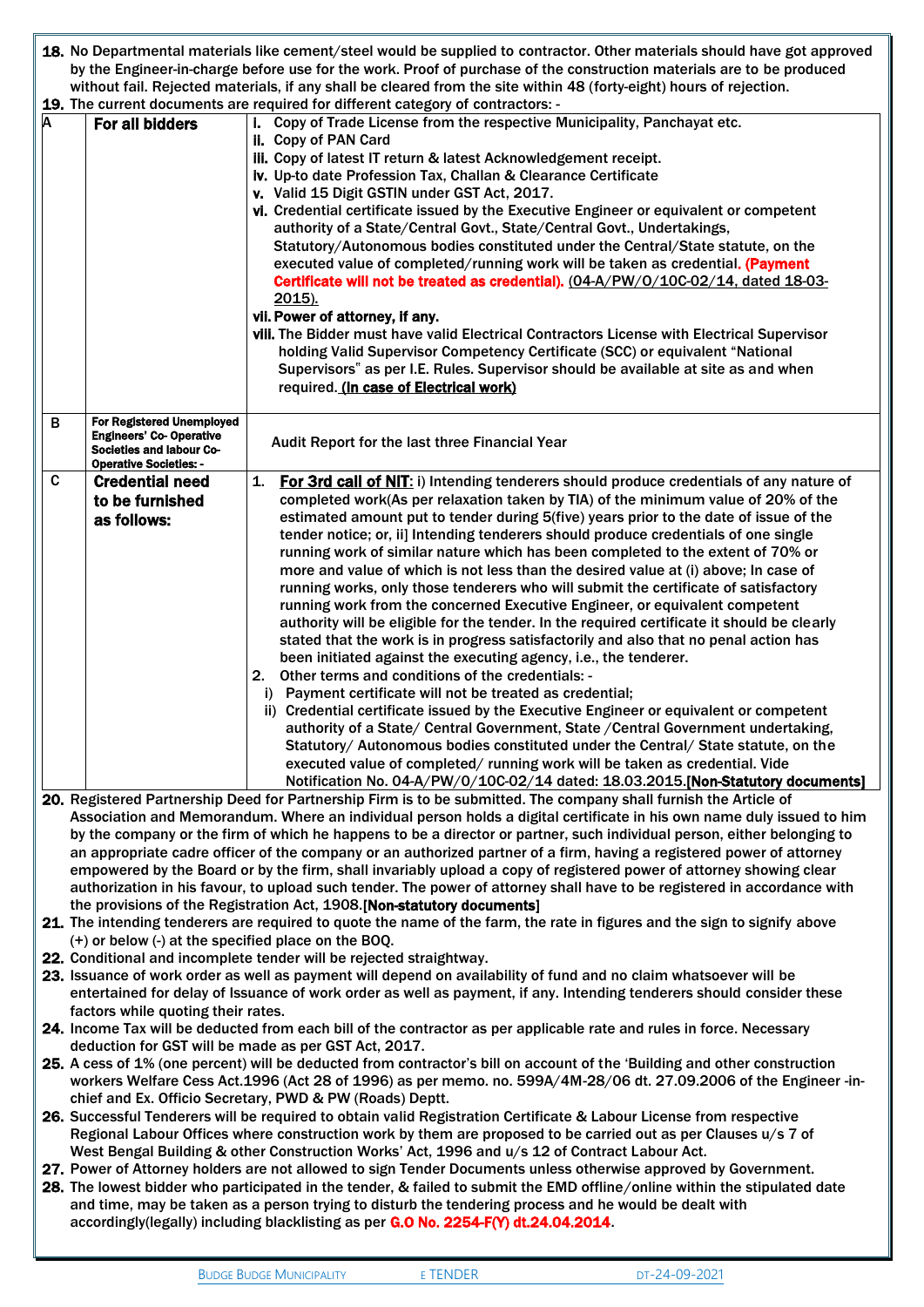- 29. Clause-25 of the conditions of contract of the West Bengal Form No. 2911/2911(ii) may be treated as an omitted one and there is no provision for arbitration for resolution of disputes that may arise out of the contracts to be entered into by the Department with the contractors for the purpose of carrying out execution of public works as per G.O No. 558/SPW dated 13- 12-2011 of P.W.D.
- 30. Successful tenderers will have to produce original Earnest money and other documents in original for verification prior to issuance of Work Order.
- 31. Successful tenderers will be required to observe the following conditions strictly:

a) Employees' Provident Fund and Miscellaneous Provisions Act, 1952 and Employees State Insurance Act, 1948should be strictly adhered to wherever such Acts become applicable.

b) Minimum wages to the workers shall be paid according to the rates notified and/or revised by the State Government from time to time under the Minimum Wages Act, 1948 in respect of scheduled employments, within the specified time as per law. Payment of bonus, wherever applicable, has to be made.

c) Adequate safety and welfare measures must be provided as per the provisions of the Building and other Construction Workers' (Regulation of Employment & Conditions of Service) Act, 1996 read with West Bengal Building and Other Construction Workers (Regulation of Employment and Conditions of Service) Rules, 2004.

- d) All liabilities arising out of engagement of workers are to be duly met up before submission of bills for payment.
- 32. If there is any violation of any or all the relevant above criteria during execution of the job, it will render the concerned agencies ineligible for the work then and then or at any subsequent stage as may be found convenient.
- 33. Defect Liability Period: Clause -17 of the conditions of the contract of the Printed Tender Form W.B. form No.2911(i)/2911(ii) shall be substituted by following:

(1) 'Clause 17- if the contractor or his workman or servants or authorized representatives shall break, defense, injure, or destroy any part of building, in which they may be working, or any building, road, road-curbs, fence, enclosure, water pipes, cables, drains, electric or telephone posts or wires, trees, grass or grassland or cultivated ground contiguous to the premises, on which the work or any part of it is being executed, or if any damage shall happen to the work from any cause whatsoever or any imperfection become apparent in it at any time whether during its execution or any imperfection become apparent in it at any time whether during its execution or within a period of three months or one

year or three years or five years, as the case may be (depending upon the nature of the work as described in the explanation appended hereto) hereinafter referred to as the Defect Liability Period, from the actual date of completion of work as per completion certificate issued by the Engineer-in-charge, the contractor shall make the same good at his own expense, or in default, the Engineer-in-charge may cause the same to be made good by other workmen and deduct the expense (of which the certificate of the Engineer-in-charge shall be final and binding on all concerned) from any sums, whether under this contract or otherwise, that may be then, or at any time thereafter become due to the contractor from the Government or from his security deposit, either full, or of a sufficient portion thereof and if the cost, in the opinion of the Engineer-in-charge (which opinion shall be final and conclusive against the contractor), of making such damage or imperfection good shall exceed the amount of such security deposit and /or such sums, it shall be lawful, for the Government to recover the excess cost from the contractor in accordance with the procedure prescribed by any law for the time being in force. Provided further that the Engineer-in-charge shall pass the "Final Bill" and certify thereon, within a period of thirty days with effect from the date of submission of the final bill in acceptable form by the contractor, the amount payable to the contractor under this contract and shall also issue a separate completion certificate mentioning the actual date of completion of the work to the contractor within the said period of thirty days. The certificate of the Engineer-in-charge whether in respect of the amount payable to the contractor against the "Final Bill" or in respect of completion of work shall be final and conclusive against the contractor. However, the security deposit of the work held with the Government under the provision of Clause-1 hereof shall be refundable to the contractor in the manner provided here under:-

#### (a) For work with three months Defect Liability Period:

i) Full security deposit shall be refunded to the contractor on expiry of three months from the actual date of completion of the work.

#### (b) For work with One year Defect Liability Period:

i) Full security deposit shall be refunded to the contractor on expiry of one year from the actual date of completion of the work.

#### (c) For work with three years Defect Liability Period:

i) 30% of the security deposit shall be refunded to the contractor on expiry of two years from the actual date of completion of the work;

ii) The balance 70% of the security deposit shall be refunded to the contractor on expiry of three years from the actual date of completion of the work;

#### (d) For work with five years Defect Liability Period:

i) No security deposit shall be refunded to the contractor for 1st 3 years from the actual date of completion of the work; ii) 30% of the security deposit shall be refunded to the contractor on expiry of four years from the actual date of completion of the work;

iii) The balance 70% of the security deposit shall be refunded to the contractor on expiry of five years from the actual date of completion of the work;

Explanation: The word "work" means and includes road work, bridge work, building work, sanitary and plumbing work, electrical work and / or any other work contemplated within the scope and ambit of this contract. For

(i) the work of patch repair or patch maintenance in nature or a combination thereof, the Defect Liability Period of the work shall be three months from the actual date of completion of the work.

(ii) Thorough Bituminous Surfacing work with bituminous thickness less than 40 mm, Repair & Rehabilitation of any road/ bridge/ culvert/building/ Sanitary & Plumbing work, the Defect Liability Period of the work shall be one year from the actual date of completion of the work;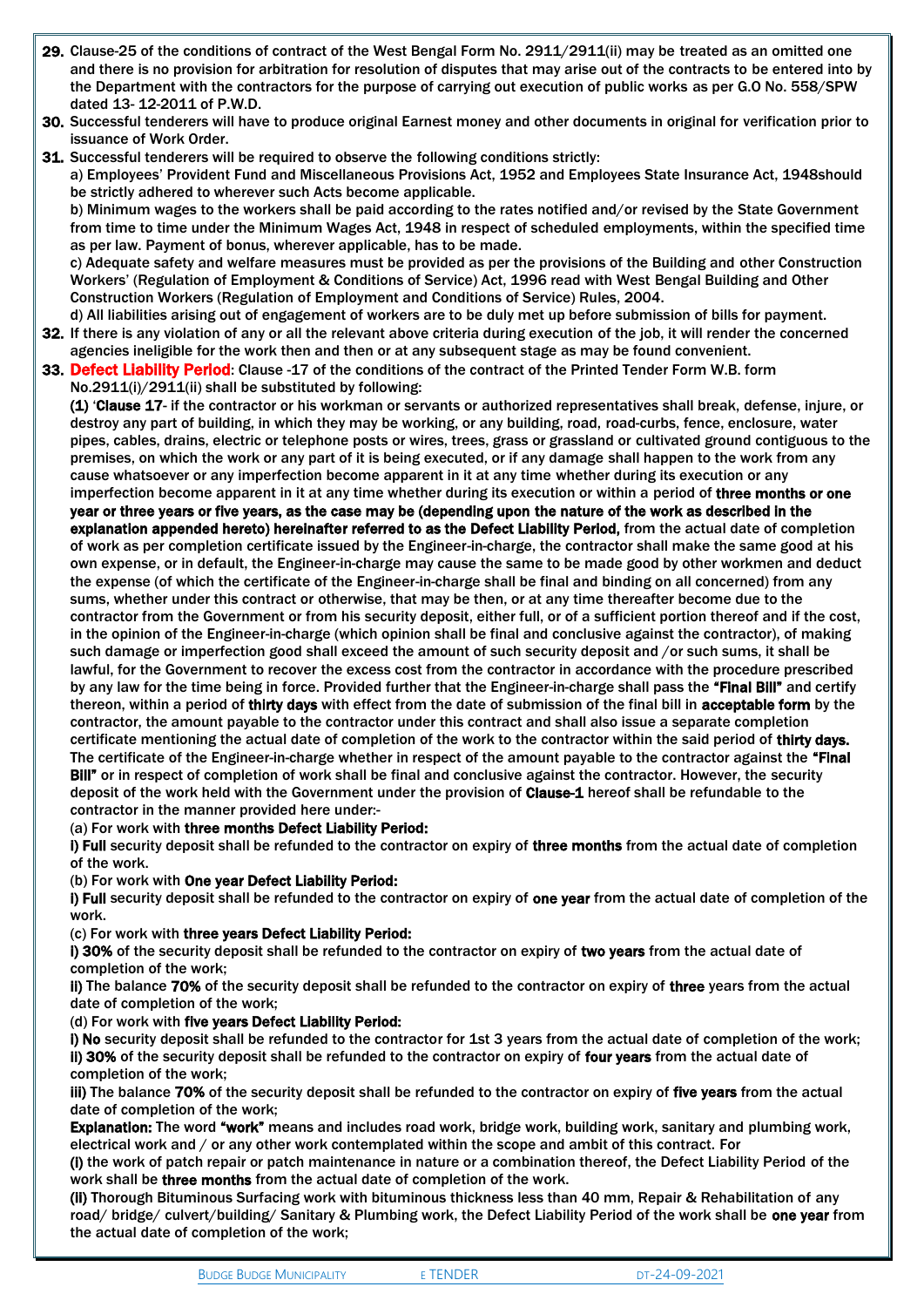(iii) Extension of building/ bridge/ culvert, Construction of new flexible pavement up to bituminous level which has been designed for a period of 3 years or more, Widening and strengthening of flexible pavement designed for a period of 3 years or more, Improvement of riding quality/ Strengthening of flexible pavement designed for a period of 3 years or more; Providing only mastic asphalt layer over existing bituminous surface without providing bituminous profile corrective course/ bituminous base course, the Defect Liability Period of the work shall be three years from the actual date of completion of the work;

(iv) Construction of new building/ new bridge/ new culvert, Reconstruction of building/bridge/culvert including construction of approach roads for bridge/culvert, Construction of rigid pavement, Reconstruction of rigid pavement, Construction of new flexible pavement covered by mastic work which has been designed for a period of 5 years or more, Widening and strengthening of flexible pavement covered by mastic work which has been designed for a period of 5 years or more, Improvement of riding quality/ Strengthening of flexible pavement covered by mastic work which has been designed for a period of 5 years or more, the Defect Liability Period of the work shall be five years from the actual date of completion of the work;

(2) The following paragraph shall be added to the Interpretation Clause of CONDITIONS of CONTRACT:- "The word 'Government' means the Government of the State of West Bengal in Public Works Department."(Ref. Notification No.5784-PW/L&A/2M-175/2017 Dt. 12.09.2017 of Principal Secretary P.W.D., Govt. of W.B.)

- 34. Suspension and Debarment of Contractor, Supplier and Consultant participating for public works under Public Works Department will be done in terms of Memorandum no. 547-W(C)/1M-387/15 dated 16.11.2015.
- 35. Escalation of price on any ground and consequence cost overrun shall not be entertained under any circumstances. Rate should be quoted accordingly.
- 36. No extension of time will be allowed after completion of the stipulated date except under special circumstances.
- 37. If the dates fall on holidays or on days of band or natural calamity, the dates defer to next working days.
- 38. In case of inadvertent typographical mistake found in the specific price schedule of rates, the same will be treated to be so corrected as to conform to the prevailing relevant schedule of rates and / or technically sanctioned estimate.
- 39. No interest would be paid on the performance Security Deposit or earnest money or any other deposit.
- 40. Submission of false document by tenderer is strictly prohibited & if anybody found to do so, such action may be referred to the appropriate authority for prosecution as per relevant IT Act with forfeiture of earnest money forthwith.
- 41. If any tenders withdraw his tender before acceptance or refused without having any satisfactory explanation of such withdrawn, he shall be disqualified for making such tender to this department for a minimum period of one year.
- 42. The accepting authority does not bind him to accept the lowest tender and reserves the right to reject any or all tenders without assigning any reason.
- 43. Tenderers quoting un-workable & absurd rates in tender will be treated as informal & liable to be rejected.
- 44. Canvassing in connections with the tenders strictly prohibited & the tenders submitted by the Contractor who are in respect of canvassing will be liable to rejection.
- 45. The contractors must satisfy to the department about the payment of their income Tax & Sales Tax & other Commercial Taxes. Necessary challans & Clearance Certificate from Income Tax Officer & Commercial Tax Officers need to be submitted when asked for.
- 46. The notice inviting tender will also form a part of the Tender.
- 47. Tenderers should also please note that as soon as the work order will be issued, the site will be made available to them and the work need be started immediately.
- 48. Notwithstanding anything contained in this notice inviting tender, the other terms and conditions as laid down in the guideline of PWD and Government of West Bengal will be binding upon all concerned.
- 49. *Additional Performance Security when the bid rate is 80% or less of the Estimate put to tender and no increase in scope of work of projects during execution phase as per G.O.* No. 4608-F(Y) Dated, 18th July, 2018

#### 50. Date and Time Schedule:

| SI No | <b>Particulars</b>                                                         | Date & Time             |
|-------|----------------------------------------------------------------------------|-------------------------|
| 11.   | Date of uploading of NIT, and Tender Documents online<br>(Publishing Date) | 24-09-2021              |
| 2.    | Document downloaded / sell start date (online)                             | 25-09-2021 at 10.00 pm. |
| З.    | Bid submission start date (on line)                                        | 25-09-2021 at 10:00 am. |
| 4.    | Documents download/sell end date (online)                                  | 04-10-2021 at 06.00 pm. |
| 5.    | Bid Submission closing date (online)                                       | 04-10-2021 at 06.00 pm. |
| 6.    | Tender opening date for Technical proposals (online)                       | 07-10-2021 at 12:00 pm. |
| 7.    | Date of uploading list for Technically Qualified Tenderers<br>(on line)    | To be notified later    |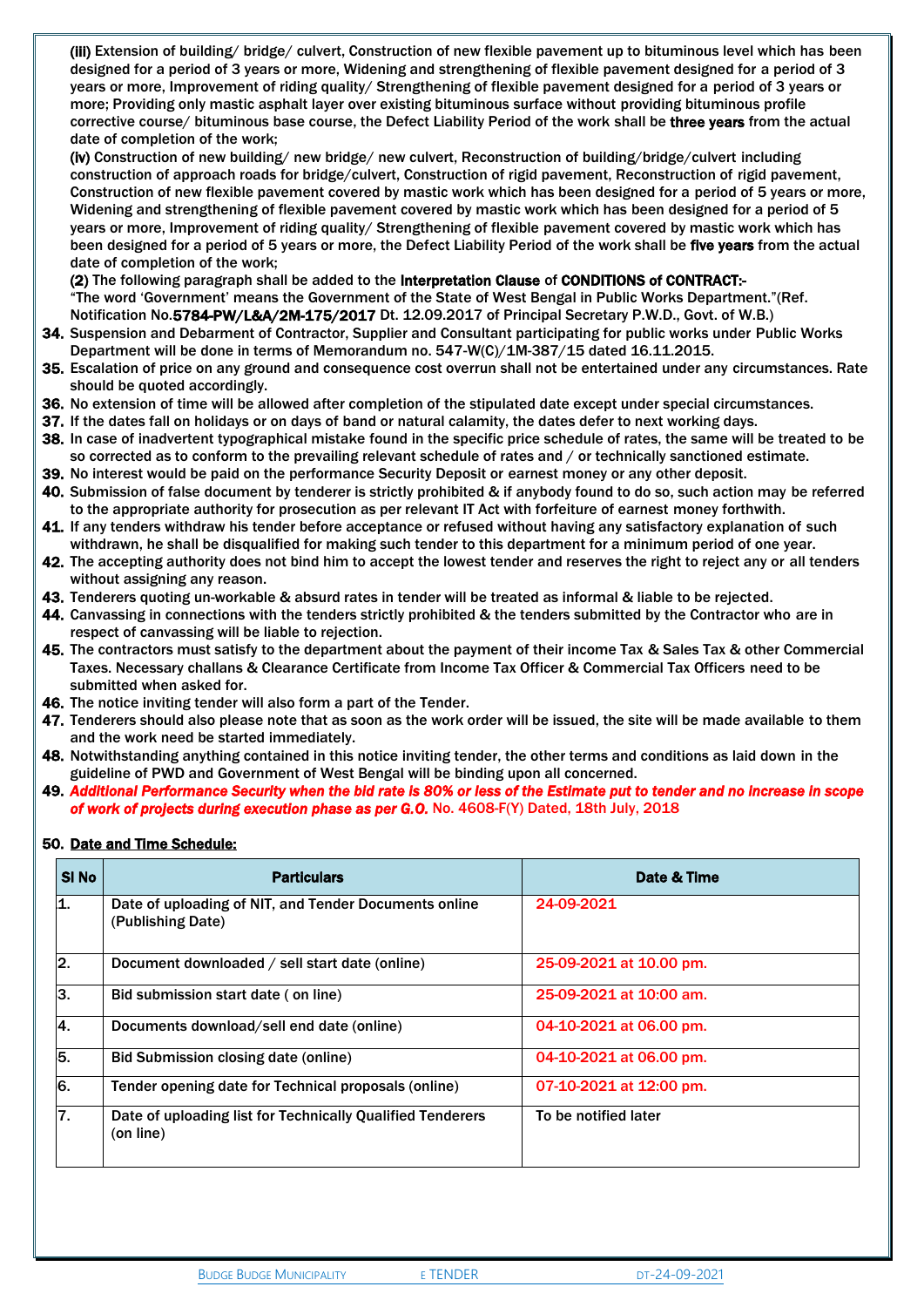## SECTION-"A" INSTRUCTION TO BIDDERS

#### General Guidance for e-Tendering :

Instruction /guidelines for electronic submission of the tenders have been annexed for assisting the contractors to participate in e-tending.

#### 1. Registration of contractor:

Any contractor willing to take part in the process of e-tending will have to be enrolled and registered with the Government e-procurement system; through logging on to http://wbtenders.gov.in (the portal of tenders of Government of West Bengal) the contractor is to click on the link for e-tendering site as given on the web portal.

#### 2. Digital Signature Certificate (DSC):

Each contractor is required to obtain a Class-II or Class –III Digital Signature Certificate (DSC) for submission of tenders from the approved service provider of the National Informatics Centre (NIC) on payment of requisite amount. Details are available at the Web Site stated in Clause A.1 above. DSC is given as a USB e- Token.

#### 3. Search & Download:

The contractor can search and download N.I.T. & Tender Document(s) electronically from computer once he logs onto the web site mentioned in Clause A.1 using the Digital Signature Certificate. This is the only mode of obtaining tender documents. Search, view and download could be done as guest viewer.

#### 4. Participation in one work as more than one bidder:

A prospective bidder shall be allowed to participate in the job either in the capacity of individual or as a partner of affirm. If found to have applied severally in a single job all his applications will be rejected for that job.

#### 5. Submission of Tenders:

Tenders are to be submitted through online to the website stated in Clause A.1 in two folders at a time for each work, one in Technical proposal & the other is Financial Proposal before the prescribed date and time using the Digital Signature Certificate (D.S.C.). The documents are to be uploaded virus scanned copy duly Digitally Signed. The documents will get encrypted (transformed in to non-readable formats).

#### A. Technical Proposal

The Technical proposal should contain scanned copies of the following in two cover (folder).

|       | I. Statutory Cover containing the following documents:                                                                                                                                                                                                                                                                                                                                                          |  |  |  |  |  |  |  |
|-------|-----------------------------------------------------------------------------------------------------------------------------------------------------------------------------------------------------------------------------------------------------------------------------------------------------------------------------------------------------------------------------------------------------------------|--|--|--|--|--|--|--|
| SI.   | <b>Details of Documents</b>                                                                                                                                                                                                                                                                                                                                                                                     |  |  |  |  |  |  |  |
| i.    | <b>Prequalification Application (Sec-B, Form-I)</b>                                                                                                                                                                                                                                                                                                                                                             |  |  |  |  |  |  |  |
| ii.   | Affidavit "Y"                                                                                                                                                                                                                                                                                                                                                                                                   |  |  |  |  |  |  |  |
| iii.  | Structure and Organization (Sec-B, Form-II)                                                                                                                                                                                                                                                                                                                                                                     |  |  |  |  |  |  |  |
| iv.   | Contractor's Equipment (Sec-B, Form-III)                                                                                                                                                                                                                                                                                                                                                                        |  |  |  |  |  |  |  |
| v.    | Experience Profile (Sec-B, Form-IV)                                                                                                                                                                                                                                                                                                                                                                             |  |  |  |  |  |  |  |
| vi.   | Payment of Earnest Money should be remitted online either by 'Net Banking' (having their account any listed bank<br>with such facility) through ICICI Bank Payment Gateway, or through RTGS/NEFT, using online pre-filled challans<br>generated in the system of State Government e-Procurement portalwww.wbtenders.gov.in                                                                                      |  |  |  |  |  |  |  |
| vii.  | Tender Form No. 2911(ii) & N.I.T. (downloaded properly and upload the same Digitally Signed). The rate will be<br>quoted in the B.O.Q. Quoted rate will be encrypted in the B.O.Q. under Financial Bid. There is no provision for quoting<br>rate / any other information in the tender document / NIT. In case quoting any rate in tender Form No. 2911(ii), the<br>tender is liable to be summarily rejected. |  |  |  |  |  |  |  |
| viii. | Special terms & conditions and specification of works.                                                                                                                                                                                                                                                                                                                                                          |  |  |  |  |  |  |  |

#### II.Non- Statuary Cover Containing the following documents :

| <b>SI. No</b> | Category<br><b>Name</b>   | <b>Sub-Category Name</b> | <b>Details of Document Submitted.</b>                                                                                                                                                                                                                                                   |
|---------------|---------------------------|--------------------------|-----------------------------------------------------------------------------------------------------------------------------------------------------------------------------------------------------------------------------------------------------------------------------------------|
|               | Certificate(s)            | Certificate(s)           | a. Up-to date Professional Tax (PT) deposit receipt Pan Card,<br>b. Latest IT & Latest Saral for the Assessment year.<br>c. GSTIN, GST Act, 2017                                                                                                                                        |
| ii.           | Company<br><b>Details</b> | <b>Company Details-I</b> | a. Registration Certificate under Company Act. (If any).<br>b. Trade License issued by Municipality/ Panchayat.<br>c. Registered Deed of Partnership Firm/Article of Association &<br>Memorandum.<br>d. Registered power of Attorney (For Partnership Firm/Private Limited<br>Company). |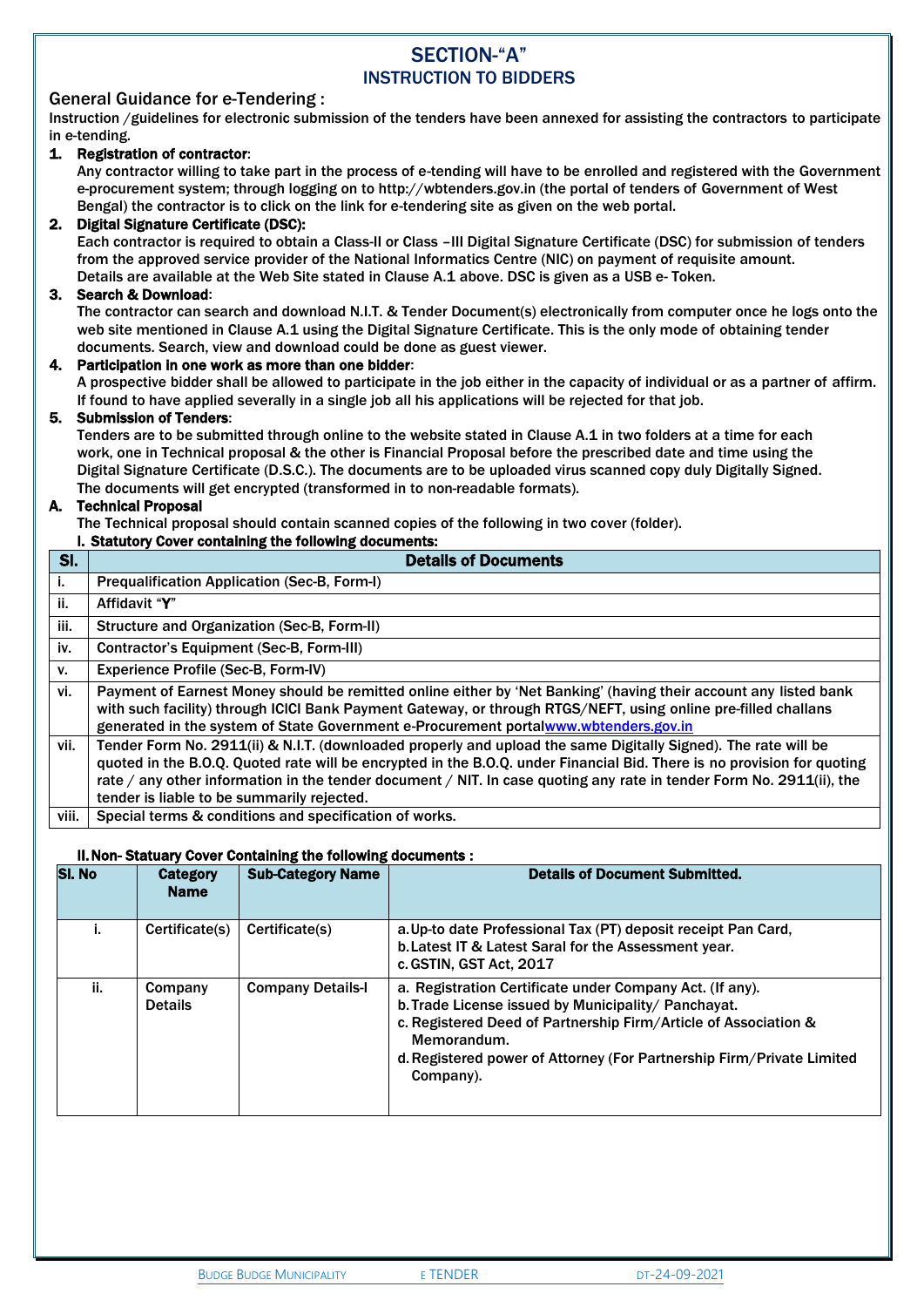|      |                                        | <b>Company Details-II</b>                                               | i. Validity clearance certificate from A.R.C.S. are to be submitted by the<br>Registered Labour Co-operative and Engineers Co-operative<br>Societies.<br>ii. Resolution copy of Annual General Meeting (where power has been<br>delegated to the Society member on behalf of the respective society<br>to use Digital Signature Card), Registration Certificate/Bye Laws<br>issued by the Co-operative Department to the respective Societies<br>are to be submitted by the Registered Unemployed Engineers' Co-<br>operative Societies and Registered Labour Cooperative Societies. |
|------|----------------------------------------|-------------------------------------------------------------------------|--------------------------------------------------------------------------------------------------------------------------------------------------------------------------------------------------------------------------------------------------------------------------------------------------------------------------------------------------------------------------------------------------------------------------------------------------------------------------------------------------------------------------------------------------------------------------------------|
| iii. | Credential                             | Credential                                                              | The prospective bidders shall have, attested photocopies / Original<br>documents of credentials showing satisfactory completion of similar<br>nature in a single work as stated in SI. 19.C of this NIT                                                                                                                                                                                                                                                                                                                                                                              |
| iv.  | <b>Financial</b><br><b>Information</b> | Audit Report / Profit &<br>Loss A/C and Balance<br>Sheet (Last 3 years) | Registered Unemployed Engineers' Co-operative Societies and<br>Registered Labour Co-operative Societies must furnish Audit Report<br>audited by the Co-operative Department with fees Challan.                                                                                                                                                                                                                                                                                                                                                                                       |

Note: Failure of submission of any of the above-mentioned documents (as stated in 5/A/I & 5/A/II) will render the tenderer liable to summarily rejected for both statuary and non-statuary cover.

#### B. Tender Evaluation:

i. Opening & evaluation of tender: No exemption is allowed from payment of EMD,

- ii. Opening of Technical proposal: Technical proposal will be opened by the TIA.
- iii. Intending tenderers may remain present if they so desire.
- iv. Cover (folder) for statutory documents should be open first & if found order, cover (folder) for non-statutory documents will then be opened. If there is any deficiency in the statutory documents the tender will summarily be rejected.
- v. Decrypted (transformed in to readable format) documents of the non-statutory cover will be downloaded & handed over to the tender evolution committee.
- vi. Summery list of technically qualified tenderers will be uploaded online.
- vii. Pursuant to scrutiny & decision of the TIA, the summery list of eligible tender & the serial number of work for which their proposal will be considered will be uploaded in the web portals.
- viii. During evaluation the TIA, may summon of the tenderers & seek clarification /information or additional documents or original hard copy of any of the documents already submitted & if these are not produced within the stipulated time frame, their proposals will be liable for rejection.

#### C. Financial proposal:

- i. The financial proposal should contain the following documents in one cover (folder) i.e. Bill of Quantities (BOQ). The contractor is to quote the rate (percentage Above / Below / At Par) online through computer in the space marked for quoting rate in the BOQ.
- ii. Only downloaded copies of the above documents are to be uploaded virus scanned & digitally signed by the contractor.

Executive Officer Budge Budge Municipality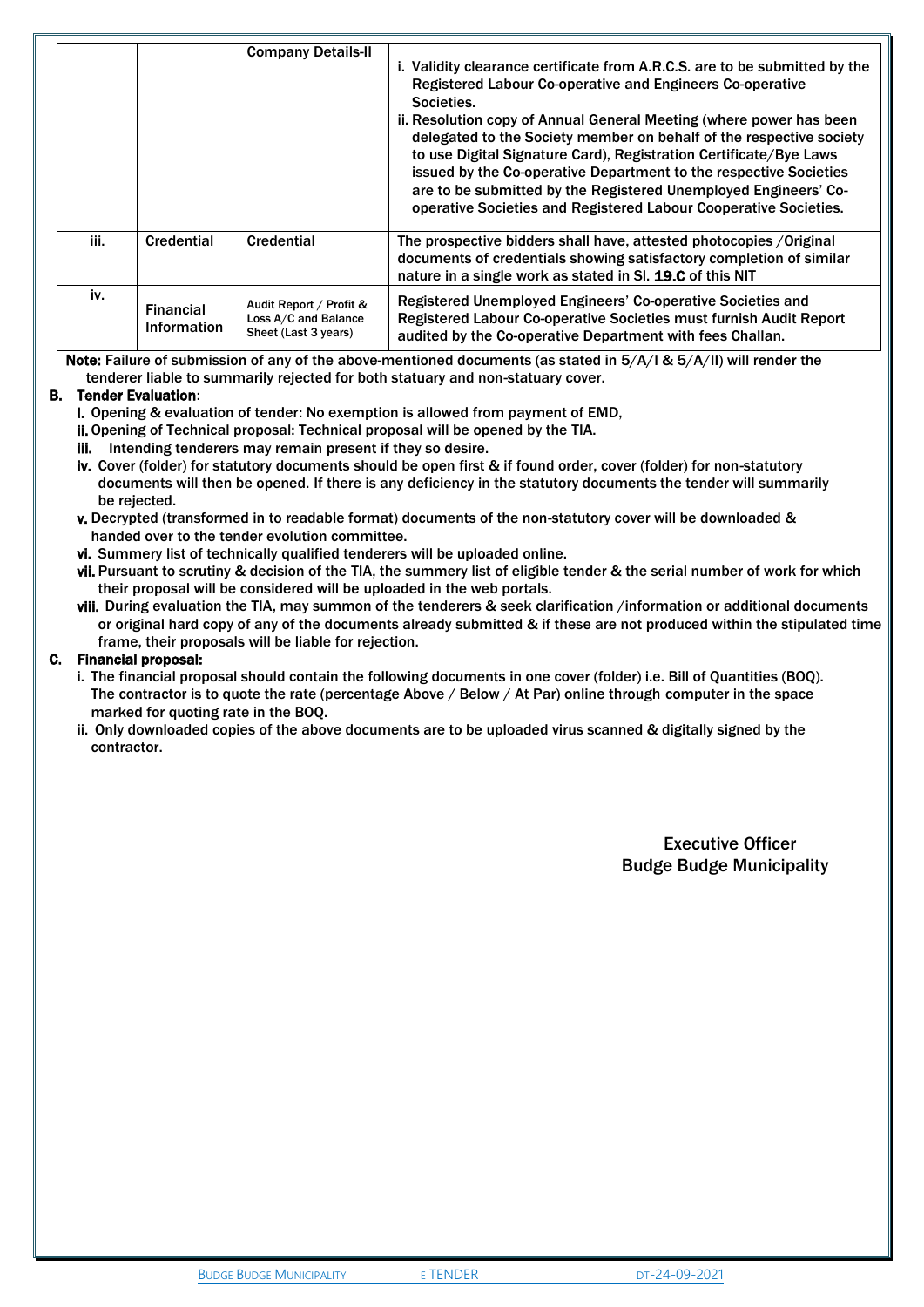# SECTION – B

FORM – I PRE-QUALIFICATION APPLICATION (To be furnished on Company's Letter Head)

To, The Executive Officer Budge Budge Municipality 71, M.G.Road Budge Budge, S 24 Parganas Kolkata- 700 137 Ref: Tender for

\_\_\_\_\_\_\_\_\_\_\_\_\_\_\_\_\_\_\_\_\_\_\_\_\_\_\_\_\_\_\_\_\_\_\_\_\_\_\_\_\_\_\_\_\_\_\_\_\_\_\_\_\_\_\_\_\_\_\_\_\_\_\_\_\_\_\_\_\_\_\_\_\_\_\_\_\_\_\_\_\_\_\_\_\_\_\_\_\_\_\_\_ (Name of

#### work) Ref. No.BBM/PWD/e-Tender/,Dated

Dear Madam,

Having examined the Statutory, Non-Statutory & N.I.T. documents, I/We hereby submit all the necessary information and relevant documents for evaluation.

The application is made me/us on behalf of \_\_\_\_\_\_\_\_\_\_\_\_\_\_\_\_\_\_\_\_\_\_\_\_\_\_\_\_\_\_\_\_\_\_\_\_\_\_\_\_\_\_\_\_\_\_\_\_\_\_\_ in the capacity

\_\_\_\_\_\_\_\_\_\_\_\_ \_\_\_\_\_\_\_\_\_\_\_\_\_\_\_\_\_\_\_\_\_\_\_\_\_\_\_\_\_\_\_\_ duly authorized to submit the order.

The necessary evidence admissible by law in respect of authority assigned to us on behalf of the group of firms for application and for completion of the contract documents is attached herewith.

We are interested in bidding for the work(s) given in enclosure to this letter.

We understand that:

1) Tender Inviting & Accepting Authority/Engineer-in-charge can amend the scope & value for the contract bid under this project.

2) Tender Inviting & Accepting Authority/Engineer-in-charge reserve to right to reject any application without assigning any reason.

Enclosure(s): e-Filling: 1) Statutory Documents. 2) Non-Statutory Documents. Date: \_\_\_\_\_\_\_\_\_\_\_\_\_\_\_\_\_

> \_\_\_\_\_\_\_ Signature of applicant including title and capacity in which application is made

\_\_\_\_\_\_\_\_\_\_\_\_\_\_\_\_\_\_\_\_\_\_\_\_\_\_\_\_\_\_\_\_\_\_\_\_\_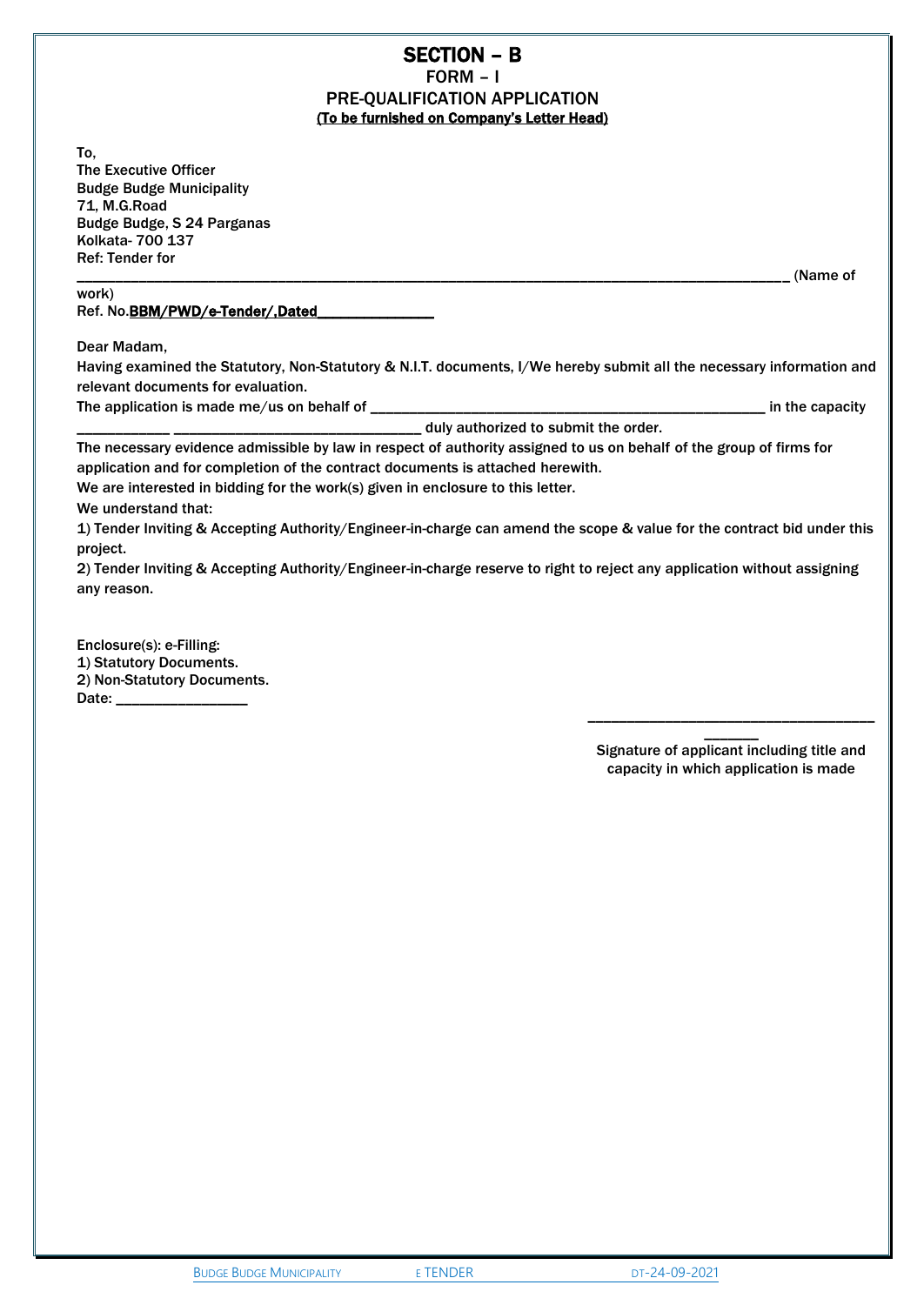### SECTION-B AFFIDAVIT- "Y"

## (To be furnished in Non–Judicial Stamp Paper of **₹** 50/-by duly notarized)

- 1. I, the undersigned do certify that all the statements made in the attached documents are true and correct. In case of any information submitted is proved to be false or concealed, the application may be rejected and no objection / claim will be raised by the undersigned.
- 2. The undersigned or any of our constituent partner also hereby certifies that neither our firm nor any of its constituent partners have abandoned any work nor any of our contract have been abandoned or rescinded or blacklisted during the last 5 (five) years. If found, such abandonment or rescission or blacklisted in future, the undersigned or any of our constituent partner will be fully liable and be considered as disqualification towards eligibility and also be rejected at any stage without any prejudice.
- 3. The undersigned also hereby certifies that neither our firm nor any of its constituent partners have failed to executed more than one works contract under any directorate of Public Works Department and that neither our firm nor any of its constituent partners was terminated by any sub-rule under Clause 3 of Tender Form No. 2911 and that neither our firm.
- 4. The undersigned would authorize and request any Bank, person, Firm or Corporation to furnish pertinent information as deemed necessary and/or as requested by the Department to verify this statement.
- 5. The undersigned understands that further qualifying information may be requested and agrees to furnish any such information at the request of The Department.
- 6. Certified that I have applied in the tender vide NIT Ref. No. … … … … … … … … … … … … … … … … …. … … … … … …& Tender ID: -. ………………………………………………………………………………………… of the Executive Officer, Budge Budge Municipality, Budge Budge of S 24 Parganas in the capacity of individual/ as a partner of a firm & I have not applied severally for the same job and also not applied more than two works anywhere per set of required machineries.
- 7. The undersigned also hereby certifies that the Bid shall remain valid for a period not less than 120 (one hundred twenty) days, after the dead line date for Bid submission.
- 8. I / we do hereby certify that I shall bring all requisite technical personnel and /or plants/ testing machineries / equipment for all the items of works as per N. I. T. and as per BOQ and as per direction of the Engineer-in-Charge at the time of execution of work at site even if upon technical evaluation I am declared as "qualified" without having all the requisite technical personnel and /or plants/ testing machineries / equipment at the time of submission of tender.

 $\frac{1}{\sqrt{2}}$  ,  $\frac{1}{\sqrt{2}}$  ,  $\frac{1}{\sqrt{2}}$  ,  $\frac{1}{\sqrt{2}}$  ,  $\frac{1}{\sqrt{2}}$  ,  $\frac{1}{\sqrt{2}}$  ,  $\frac{1}{\sqrt{2}}$  ,  $\frac{1}{\sqrt{2}}$  ,  $\frac{1}{\sqrt{2}}$  ,  $\frac{1}{\sqrt{2}}$  ,  $\frac{1}{\sqrt{2}}$  ,  $\frac{1}{\sqrt{2}}$  ,  $\frac{1}{\sqrt{2}}$  ,  $\frac{1}{\sqrt{2}}$  ,  $\frac{1}{\sqrt{2}}$ 

Date: Signature, name and designation between the Society of Signature, name and designation Of Authorized Signatory.

For and on behalf of

(Name of the Applicant)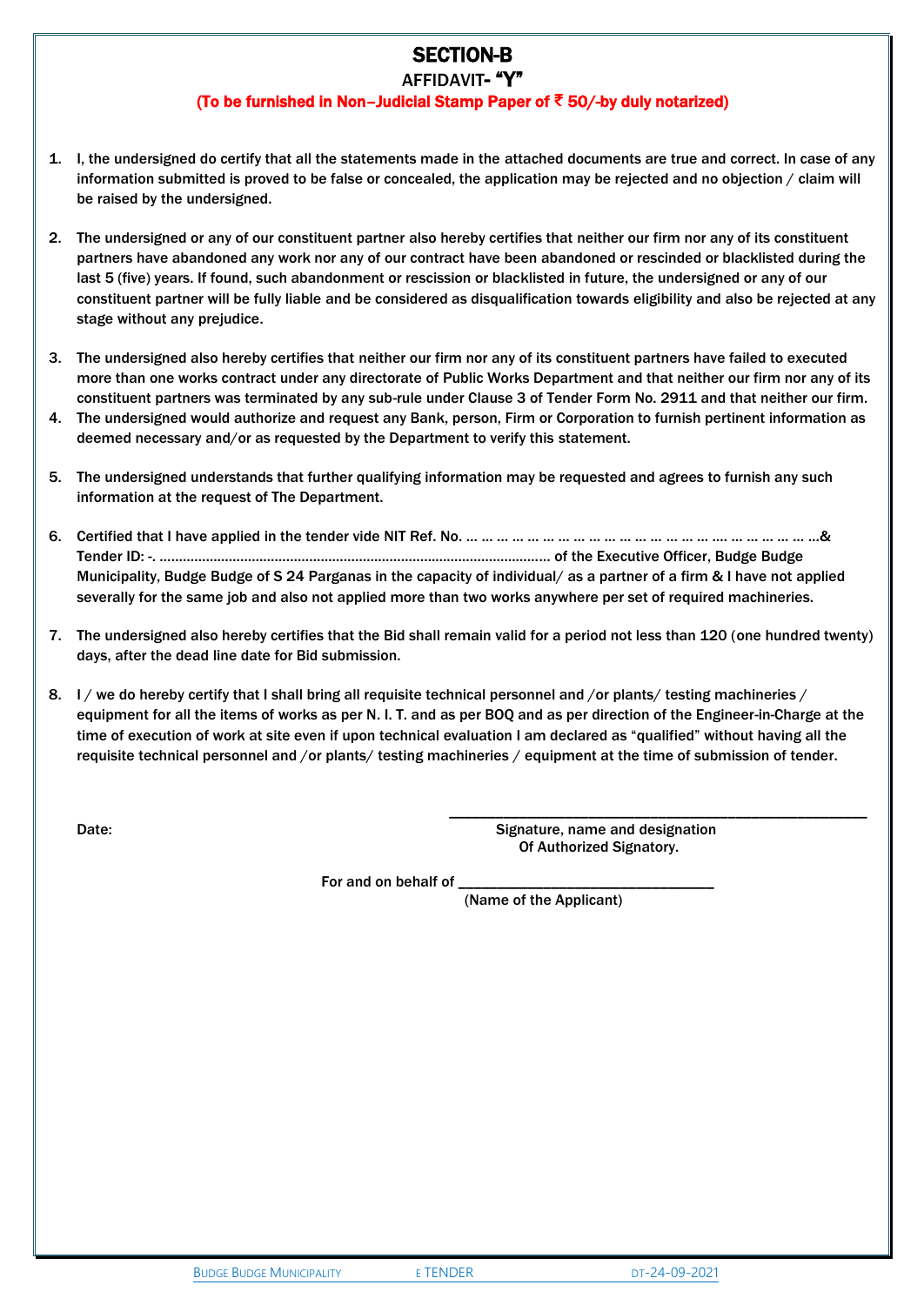## SECTION B FORM – III STRUCTURE AND ORGANISATION (To be furnished on Company's Letter Head)

\_\_\_\_\_\_\_\_\_\_\_\_\_\_\_\_\_\_\_\_\_\_\_\_\_\_\_\_\_\_\_\_\_\_\_\_\_\_\_\_\_\_\_\_\_\_\_\_\_\_\_\_\_\_\_\_\_\_\_\_\_\_\_\_\_\_\_\_\_\_\_\_\_\_\_\_\_\_\_\_\_\_\_\_\_\_\_\_\_\_\_\_\_\_\_\_\_\_\_\_\_\_\_ \_\_\_\_\_\_\_\_\_\_\_\_\_\_\_\_\_\_\_\_\_\_\_\_\_\_\_\_\_\_\_\_\_\_\_\_\_\_\_\_\_\_\_\_\_\_\_\_\_\_\_\_\_\_\_\_\_\_\_\_\_\_\_\_\_\_\_\_\_\_\_\_\_\_\_\_\_\_\_\_\_\_\_\_\_\_\_\_\_\_\_\_\_\_\_\_\_\_\_\_\_\_\_

1. Name of the Applicant:

2. Office Address:\_\_\_\_\_\_\_\_\_\_\_\_\_\_\_\_\_\_\_\_\_\_\_\_\_\_\_\_\_\_\_\_\_\_\_\_\_\_\_\_\_\_\_\_\_\_\_\_\_\_\_\_\_\_\_\_\_\_\_\_\_\_\_\_\_\_\_\_\_\_\_\_\_\_\_\_\_\_\_\_\_\_\_\_\_\_\_\_\_\_\_

\_\_\_\_\_\_\_\_\_\_\_\_\_\_\_\_\_\_\_\_\_\_\_\_\_\_\_\_\_\_\_\_\_\_\_\_\_\_\_\_\_\_\_\_\_\_\_\_\_\_\_\_\_\_\_\_\_\_\_\_\_\_\_\_\_\_\_\_\_\_\_\_\_\_\_\_\_\_\_\_\_\_\_\_\_

\_\_\_\_\_\_\_\_\_\_\_\_\_\_\_\_\_\_\_\_\_\_\_\_\_\_\_\_\_\_\_\_\_\_\_\_\_\_\_\_\_\_\_\_\_\_\_\_\_\_\_\_\_\_\_\_\_\_\_\_\_\_\_\_\_\_\_\_\_\_\_\_\_\_\_\_\_\_\_\_\_\_\_

\_\_\_\_\_\_\_\_\_\_\_\_\_\_\_\_\_\_\_\_\_\_\_\_\_\_\_\_\_\_\_\_\_\_\_\_\_\_Telephone No:\_\_\_\_\_\_\_\_\_\_\_\_\_\_\_\_\_\_\_\_\_\_\_\_Fax No:\_\_\_\_\_\_\_\_\_\_\_\_\_\_\_\_\_\_\_\_\_\_

3. Name and Address of the Bankers :

4. Attached an organization chart:

\_\_\_\_\_\_\_\_\_\_\_\_\_\_\_\_\_\_

showing the structure of the company with name of key personnel and Technical staff with Bio-data. Note: Application covers Proprietary Firm, Partnership, Limited Company or Corporation.

> Signature of Applicant including title and capacity in which applications made.

\_\_\_\_\_\_\_\_\_\_\_\_\_\_\_\_\_\_\_\_\_\_\_\_\_\_\_\_\_\_\_\_\_\_\_\_\_\_\_\_\_\_\_\_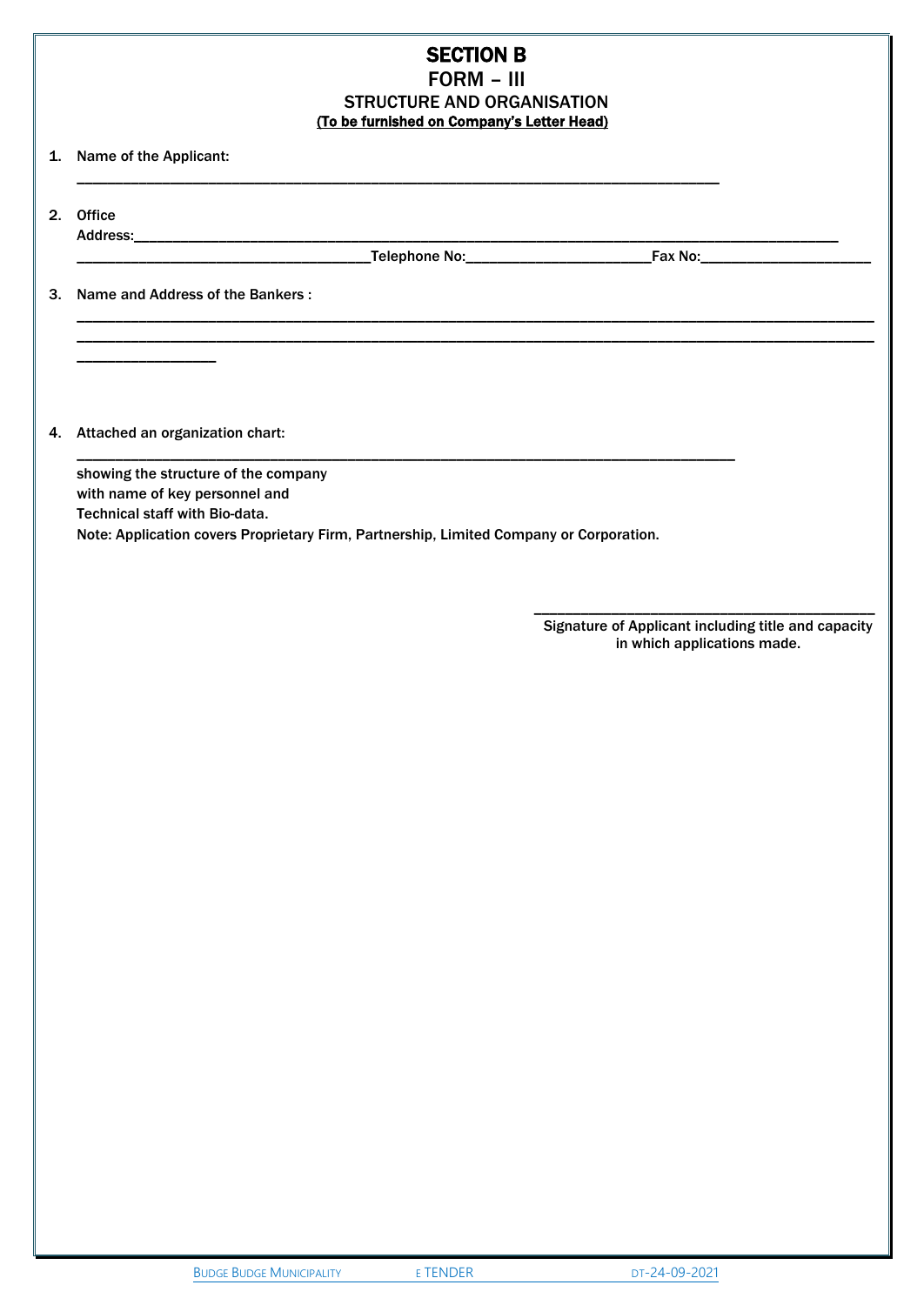#### SECTION B FORM IV EXPERIENCE PROFILE (To be furnished on Company's Letter Head)

Name of the Firm:-

\_\_\_\_\_\_\_\_\_\_\_\_\_\_\_\_\_\_\_\_\_\_\_\_\_\_\_\_\_\_\_\_\_\_\_\_\_\_\_\_\_\_\_\_\_\_\_\_\_\_\_\_\_\_\_\_\_\_\_\_\_\_\_\_\_\_\_\_\_\_\_\_\_\_\_\_\_\_\_\_\_\_\_\_\_\_\_\_\_\_\_\_ Address: -

List of projects completed that are similar in nature to the works having more than 40% (Forty) percent of the project cost executed during the last 5 (Five) Financial years.

\_\_\_\_\_\_\_\_\_\_\_\_\_\_\_\_\_\_\_\_\_\_\_\_\_\_\_\_\_\_\_\_\_\_\_\_\_\_\_\_\_\_\_\_\_\_\_\_\_\_\_\_\_\_\_\_\_\_\_\_\_\_\_\_\_\_\_\_\_\_\_\_\_\_\_\_\_\_\_\_\_\_\_\_\_\_\_\_\_\_\_\_\_\_\_\_\_\_\_\_\_

| Engineer responsible for<br>Name of consulting<br>Reason for delay in<br>completion of work<br>completion (If any)<br>Contract price (₹)<br>Name location &<br>Schedule date of<br>Original Date of<br>Nature of work<br>Percentage of<br>Actual date of<br>start of work<br>participation<br>of Company<br>supervision<br>completion | Name of the Employer |
|---------------------------------------------------------------------------------------------------------------------------------------------------------------------------------------------------------------------------------------------------------------------------------------------------------------------------------------|----------------------|
|                                                                                                                                                                                                                                                                                                                                       |                      |
|                                                                                                                                                                                                                                                                                                                                       |                      |
|                                                                                                                                                                                                                                                                                                                                       |                      |
|                                                                                                                                                                                                                                                                                                                                       |                      |
|                                                                                                                                                                                                                                                                                                                                       |                      |
|                                                                                                                                                                                                                                                                                                                                       | Date of commencement |
|                                                                                                                                                                                                                                                                                                                                       |                      |
|                                                                                                                                                                                                                                                                                                                                       |                      |
|                                                                                                                                                                                                                                                                                                                                       |                      |

Note:

1. Certificate from the Employers to be attached.

2. Non-disclosure of any information in the Schedule will result in disqualification of the firm. Please fill all the Forms; failing without which the Technical Bid shall be treated as non-responsive.

3. Applicant may add necessary column and space, if required from his/her end.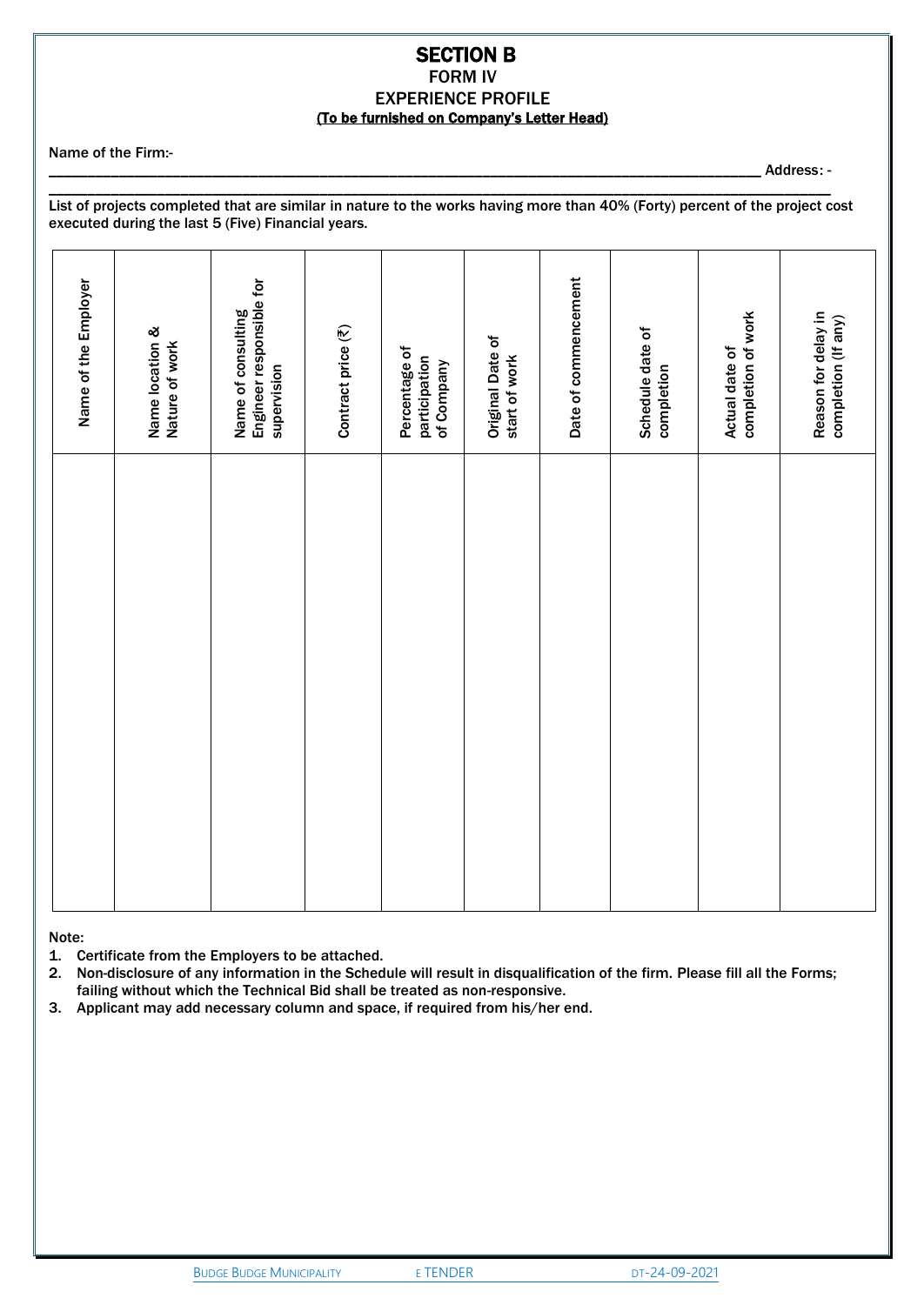## SECTION B FORM V FINANCIAL STATEMENT

#### B.1 Name of Applicant:

**B.2** Summary of assets and liabilities on the basis of the audited financial statement of the last five financial years. (Attach copies of the audited financial statement of the last five financial years)

|                                                      | 1st Year | 2nd Year<br>$\int$ In lakh) $\int$ In lakh) | 3rd Year<br>$\int$ In lakh) $\vert$ | 4th Year<br>$\hat{\ }$ In lakh) | 5th Year<br>$(\hat{\ }$ In lakh) |
|------------------------------------------------------|----------|---------------------------------------------|-------------------------------------|---------------------------------|----------------------------------|
|                                                      |          |                                             |                                     |                                 |                                  |
| a) Current Assets :                                  |          |                                             |                                     |                                 |                                  |
| (It should not include investment in any other firm) |          |                                             |                                     |                                 |                                  |
| b) Current liabilities :                             |          |                                             |                                     |                                 |                                  |
| (It should include bank over draft)                  |          |                                             |                                     |                                 |                                  |
| c) Working capital :                                 |          |                                             |                                     |                                 |                                  |
| $(a) - (b)$                                          |          |                                             |                                     |                                 |                                  |
| d) Net worth :                                       |          |                                             |                                     |                                 |                                  |
| (Proprietors Capital or Partners Capital or Paid up  |          |                                             |                                     |                                 |                                  |
| Capital + Reserve and surplus)                       |          |                                             |                                     |                                 |                                  |
|                                                      |          |                                             |                                     |                                 |                                  |
| e) Bank loan/ Guarantee :                            |          |                                             |                                     |                                 |                                  |
| (As per clause G.2. with all sub clauses)            |          |                                             |                                     |                                 |                                  |
|                                                      |          |                                             |                                     |                                 |                                  |

| <b>B.3</b> Annual value of construction works undertaken: |                       |  |  |  |  |  |  |
|-----------------------------------------------------------|-----------------------|--|--|--|--|--|--|
| Work in hand i.e. Work order issued                       | <b>Last Six Years</b> |  |  |  |  |  |  |
|                                                           |                       |  |  |  |  |  |  |
|                                                           |                       |  |  |  |  |  |  |
|                                                           |                       |  |  |  |  |  |  |
|                                                           |                       |  |  |  |  |  |  |

Signed by an authorized officer of the firm

\_\_\_\_\_\_\_\_\_\_\_\_\_\_\_\_\_\_\_\_\_\_\_\_\_\_\_\_\_\_\_\_\_\_\_\_\_\_\_\_\_\_\_\_

\_\_\_\_\_\_\_\_\_\_\_\_\_\_\_\_\_\_\_\_\_\_\_\_\_\_\_\_\_\_\_\_\_\_\_\_\_\_\_\_\_\_\_

Title of the officer

Name of the Firm with Seal

Date\_\_\_\_\_\_\_\_\_\_\_\_\_\_\_\_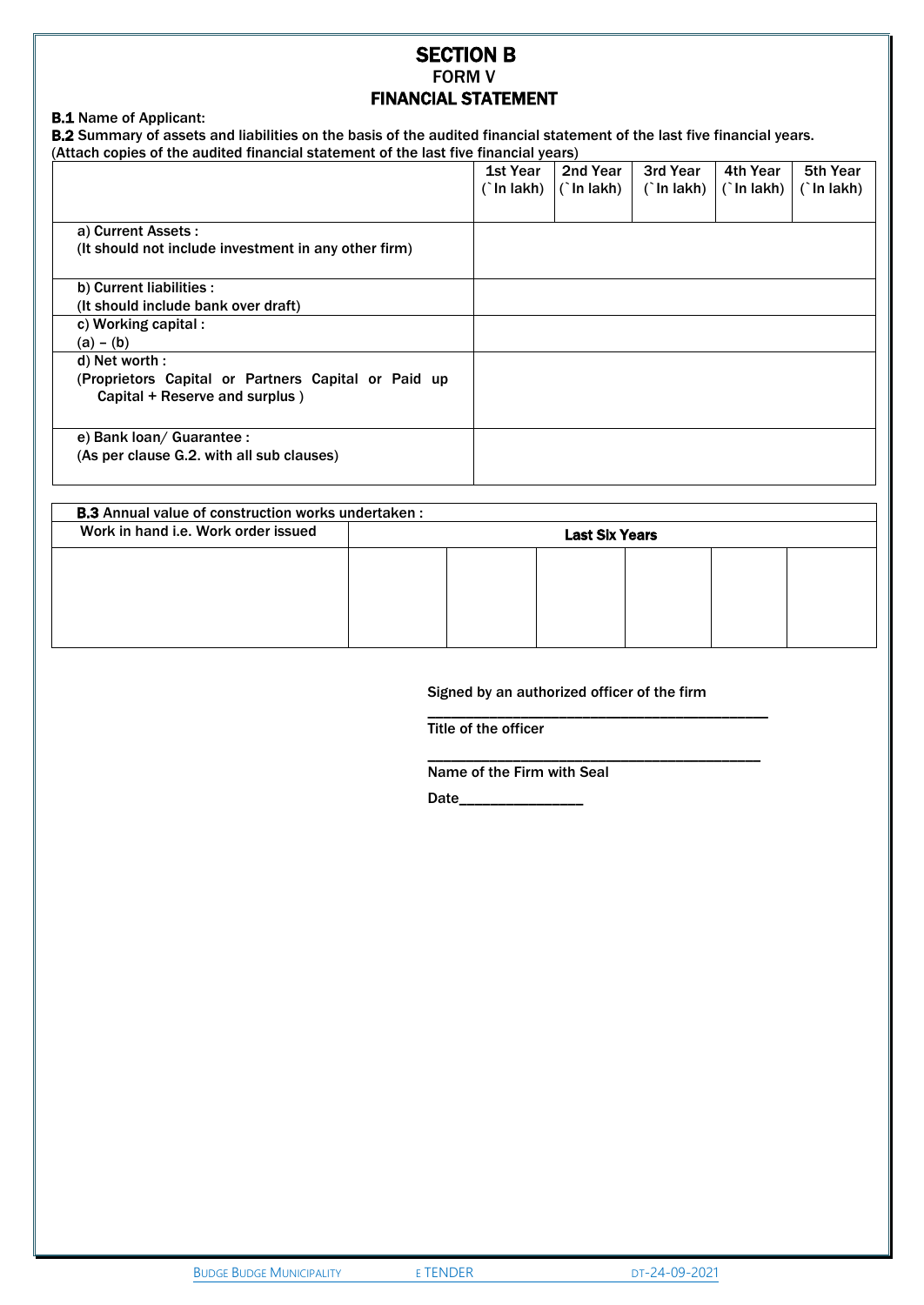## 30 % as solvency certificate from any Nationalized Bank. SAMPLE FORMAT FOR EVIDENCE OF ACCESS TO OR AVAILABILITY OF CREDITFACILITIES BANK CERTIFICATE

| is a                                                                                                                      |  |
|---------------------------------------------------------------------------------------------------------------------------|--|
|                                                                                                                           |  |
|                                                                                                                           |  |
| $\text{ID} \text{}{\text{}} \text{}{\text{}} \text{}{\text{}} \text{}{\text{}} \text{}{\text{}}$                          |  |
| Ref.No is awarded to the above firm, we shall be able to provide overdraft/credit facilities to the extent of             |  |
|                                                                                                                           |  |
| ) Only to meet their working capital requirements for executing the above contract, if he fulfill our terms& condition of |  |
| Loan, $/$ O.D.                                                                                                            |  |

Signature of Bank Manager

Address of the Bank: -

*N.B.: -Certificate should be on the letter head of the bank. & Certificate should be issued on date after publication of tender.* 

> Executive Officer Budge Budge Municipality

## Check List:

#### The following documents are to be uploaded at the time of submission of tenders through-tendering process.

- 1. Valid West Bengal GST Registration No. ....................
- 2. Completion certificate along with certificate of payment received for works of similar type and of values as mentioned above individually for the above tenders from an officer not below the rank of Executive Engineer/DDO of the concerned Department.
- 3. Professional Tax enrollment & updated P tax challan. Please check your turnover & submit Professional Tax accordingly.
- 4. Annual Profit & Loss Account & Balance Sheet from chattered accountant for last 3 (three)financial years for works upto 25 lakhs & for works beyond 25 lakhs audited balance sheets must be submitted for the last five financial years. The registration number of Chattered Accountant must be prominently shown in the Audit Report.
- 5. Duly filled Application Form I, Affidavit "Y" from the bidders must be submitted as per sample pro-forma provided. Structure and Organization Form III, Structure and Organization Form III, Experience Profile, Financial Statement & Solvency Certificate as per NIT.
- 6. Credential and Turnover as per Basic Qualification Criteria mentioned above.
- 7. " GST Registration Certificate"
- 8. PAN Card No., Provident Fund Certificate, Employees State Insurance Certificate,
- 9. a) List of ongoing works and ongoing progress certificate with up-to-date financial status to be issued not below the rank of Executive Engineer of the concern department.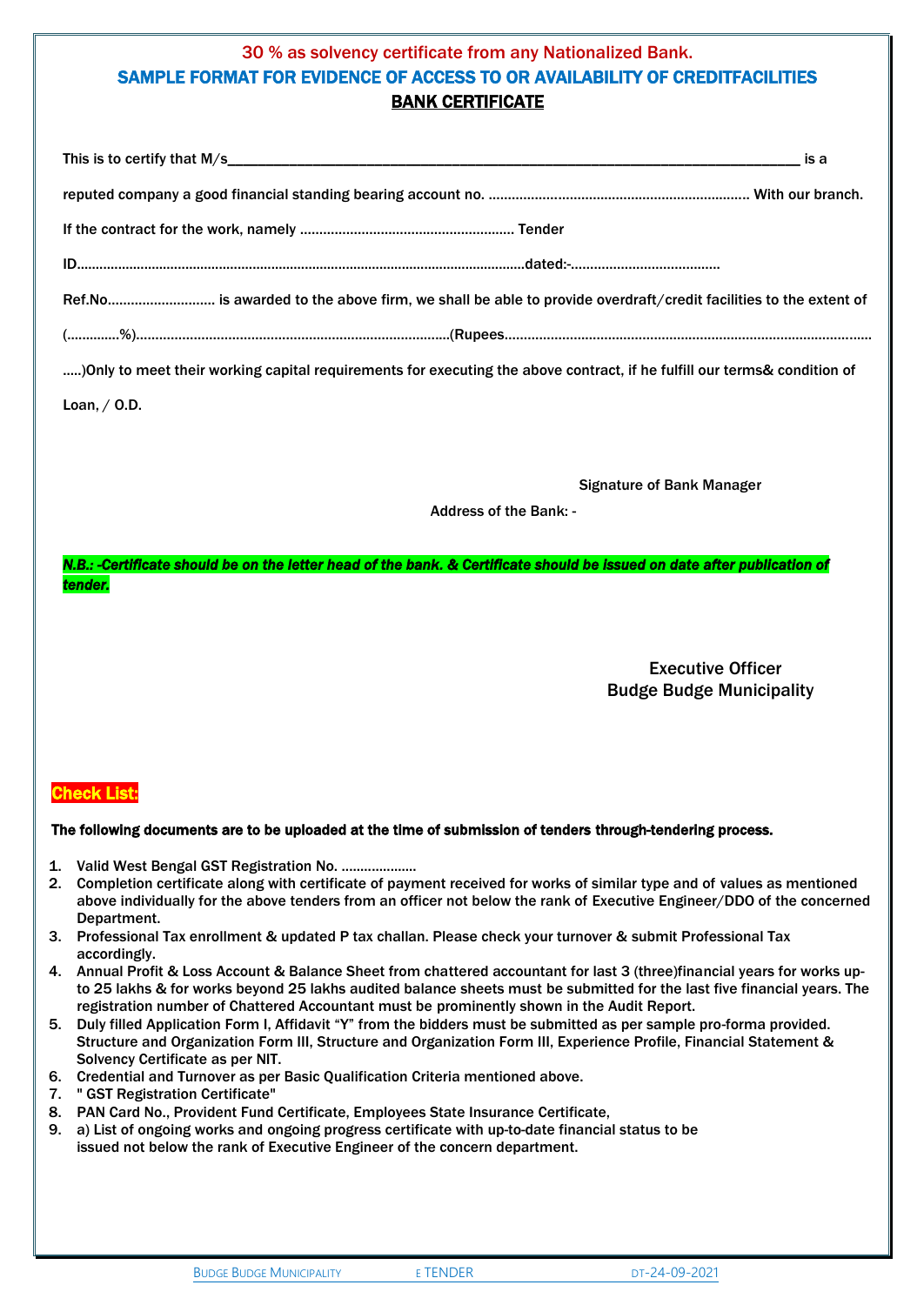## SECTION - C

## SPECIAL TERMS & CONDITIONS

1. All works are to be carried out according to specification for repair or original works in force as per Schedule of rates, P.W. Deptt. Govt. of West Bengal w.e.f. 01.12.2015.

2. Rate quoted must be inclusive of all taxes & incidental charges. Quotation of rate should be done both in figures & words with full signature of the tenderer.

3.Any bidder who have failed to execute more than one works contract under any Directorate of this department and was terminated by any sub-rule under clause 3 of Tender Form no:- 2911 or terminated under any clause of standard bidding documents by the Engineer-in-charge /Employer during last three years will not be eligible to participate in any bid under any Directorate under this Department for another 2 (Two)years from the date of imposition of last termination notice by the Engineer-in-Charge / Employer.

4. The tender should also note no claim for idle labour or for cost of surplus materials will be entertained, if during progress of work is suspended for the reasons beyond control of the department & if at the same time the remaining portion of work is declared terminated, the Contactor should make his work programme accordingly & arrange for removal of surplus materials from the site at his own cost for which no claim will be entertained.

5. The Contractor shall comply with, provisions of the apprentices act. 1961 & and the rules & order issued amended from time to time, if he fails to do so, his failure will be breach of Contract & the Superintending Engineer, in this description shall cancel the contract. The Contractor shall be liable for any pecuniary liability of anything on account of any violation by him of the provision of Act.

6.In order to offer wide scope of employment among unemployed Engineer, Degree & Diploma holders, if has been decided by the Govt. that the following instructions should be followed in the matter of engagement of un-employed Engineer, Degree & Diploma Holder by the bonafied outside Contractors participation in "Open tender" work under P.W.D.

i) For work costing of Rs. 50,000/- (Rupees fifty thousand ) & up to Rs. 2,00,000/- (Rupees two lakh) bonafide Contractor irrespective of the fact whether he is a Degree or Diploma holder himself shall engage at least one Diploma holder. ii) For work costing above Rs. 2, 00,000/- (Rupees two lakh) & up to Rs. 10, 00,000/- (Rupees ten lakh) each bonafide outside

Contractor shall engage at least one Degree Holder.

iii) For works costing above Rs 10, 00,000/- (Rupees ten lakh) up to any limit each bonafide outside Contractor shall engage at least one Degree holder & one Diploma Holder.

iv) Authorized Agents or representatives as & when appointed by enlisted Class-II & Class-I Contractors of the Department as well as bonafide as per provisions of the contract of the Department for supervision of work on their behalf should be Degree Holder &Diploma Holder in Engineer.

v) In pursuance of above, the successful contractor shall have to satisfy the department with evidence as regards employment of technical personals according to the above direction & to satisfy the department on the above points at the time of purchasing tender.

7. The work approved appearing anywhere in the tender documents mean approved by the Engineer-in-charge.

8. Whenever the work & near the site of work appears in the tender documents these shall mean anywhere within 300 (three hundred) meter the site of work for the proposed construction.

9. All works will have to be done according to the specifications by the Engineer-in-charge before the work is taken up or as modified by him hereinafter. The exhibits appearing there in or tender notice indicate the nature of work to be done. 10.All sorts of tools, plants machineries implements & helper, materials are required for proper execution for the work shall have to be provided by the contractor at his own cost for hire charge, to & from else, deprecation, damage etc. of such tools & plants machineries implements helper, materials etc. would be paid by this department except rate specifically in this context.

11. The contractor should give all notices & pay all fees required to be given of paid by any stature of any regulations or by laws & local or other statutory which be applicable to the work & shall keep all Govt. servant in dominated against all penalties, liabilities, of every mind of breach of such stature regulation or by laws.

12. The contractor shall comply with contract labour (Regulation & abolition) Act. 1979, read with West Bengal Contract Labour (Regulation & abolition) Rules 1972 & the rules & other issued there in from time to time. The contractor shall be bound to furnish the Engineer-in-charge will returns particulars by date as are called for from time in connection with the implementation of the same failure of will be breach of contract & Engineer-in-charge may at his description take necessary measure over contract.

13. The contractor shall have to submit application for obtaining performance from the appropriate authority as per above act. In prescribed in triplicate given below along with the application after obtaining the principal Employer's Certificate 14. The rate quoted by a tenderer shall be inclusive of all labour, materials charges & post (including) the freight & transport charges, Sales Tax, Royalty etc.) So as many have to be proper & complete finish including stacking as directed.

15. In case of supply minor minerals, the suppliers have to produce authenticated document regarding payment of Royalty to the appropriate authority before finalization of his/her payment. In case of finalized item involving use of minor mineral the contract has to satisfy the Engineer-in charge about the payment of Royalty of minor minerals before finalization & in running A/C bill, if necessary by production of the authenticated documents of appropriate authority.

16. All rates must be inclusive of cost of all materials unless specified in the contract.

17.All materials will have to be supplied by the contractor by an agreement except for the following which will be made available from department go-down, the rates noted below, the cost will be deducted from the progressive bills, No cost for carriage of ornamental materials from departmental go-down, so noted below will be entertained.

18. In the event of any bonafide mistake in the printed cost of schedule, then in that case rate, unit & items will be exclusively covered by P.W.D. Schedule of Rates as valid as on the date of NIT.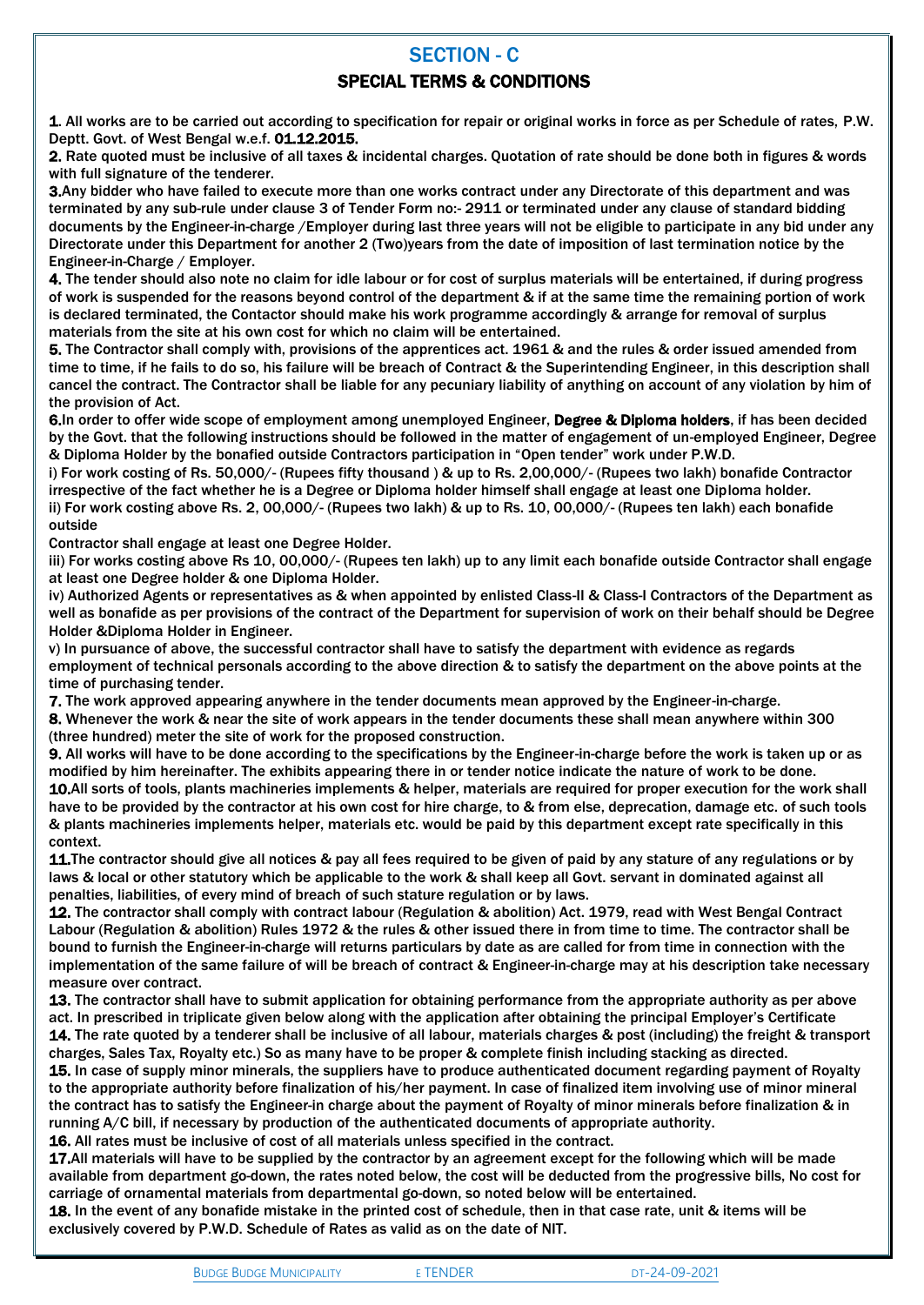19. No extra payment will be paid for mending goods any damages, defects, rectification etc.

20. All materials to be used in work should be of approved quality. The thus lies with the contractor to get the materials approved by the department before procurement of the same.

21. All materials shall be approved by the Engineer-in-Charge and testing charges for all materials shall be borne by the contractor.

22. For Roof treatment work: APP Modified Bituminous Membrane: The security deposit @10% of the executed value shall be retained from the value of work bill till completion of the guarantee period which shall be for a period of 6(Six) years from the date of completion of the work. If any defect observed within the guarantee period the firm shall have to rectify the defect on their own cost very promptly on receipt of report for such type. The 75% of the total security deposit will be refunded after successful completion of 5(Five) years and balance security deposit will be refunded after successfully completion of 6(Six) years.

23. Consumptions of departmental materials will be guided as per provision in the Schedule of rates (P.W.D.) as valid as on the date of NIT.

24. The Contractor should get acquainted with the site condition before submission of tender & no claims regard accessibility of site, accessibility of water etc. will be entertained.

25. In the purpose of clause no. 12 of the agreement from the concerned agency schedule of rates which was in force at the time of acceptance of tender will be applicable.

26.All works are to be done as per general conditions & the general specification the "Circle Schedule' This circle schedule shall mean the P.W.D. Schedule of rates of building works, materials (Pertaining to building works) and Labour which are enforcement in the date of tender opening.

27.If any discrepancy arises between two similar clauses on different notification(s), the clause as stated in later notification will supersede the former one in the following sequence:-

All conditions & clauses of W.B.F. 2911 (ii)

Special terms & Conditions & Specifications.

Notice Inviting Tender

Schedule of probable items with approximate quantities.

The Circle Schedule as defined in Clause-I therefore

28. All works covered in the Clauses appearing herein after shall be deem from a part of the appropriate item or items of works appearing in Schedule of which they relate, whether specifically mentioned in any un-schedule otherwise mentioned than extra payment will not be made for particular works.